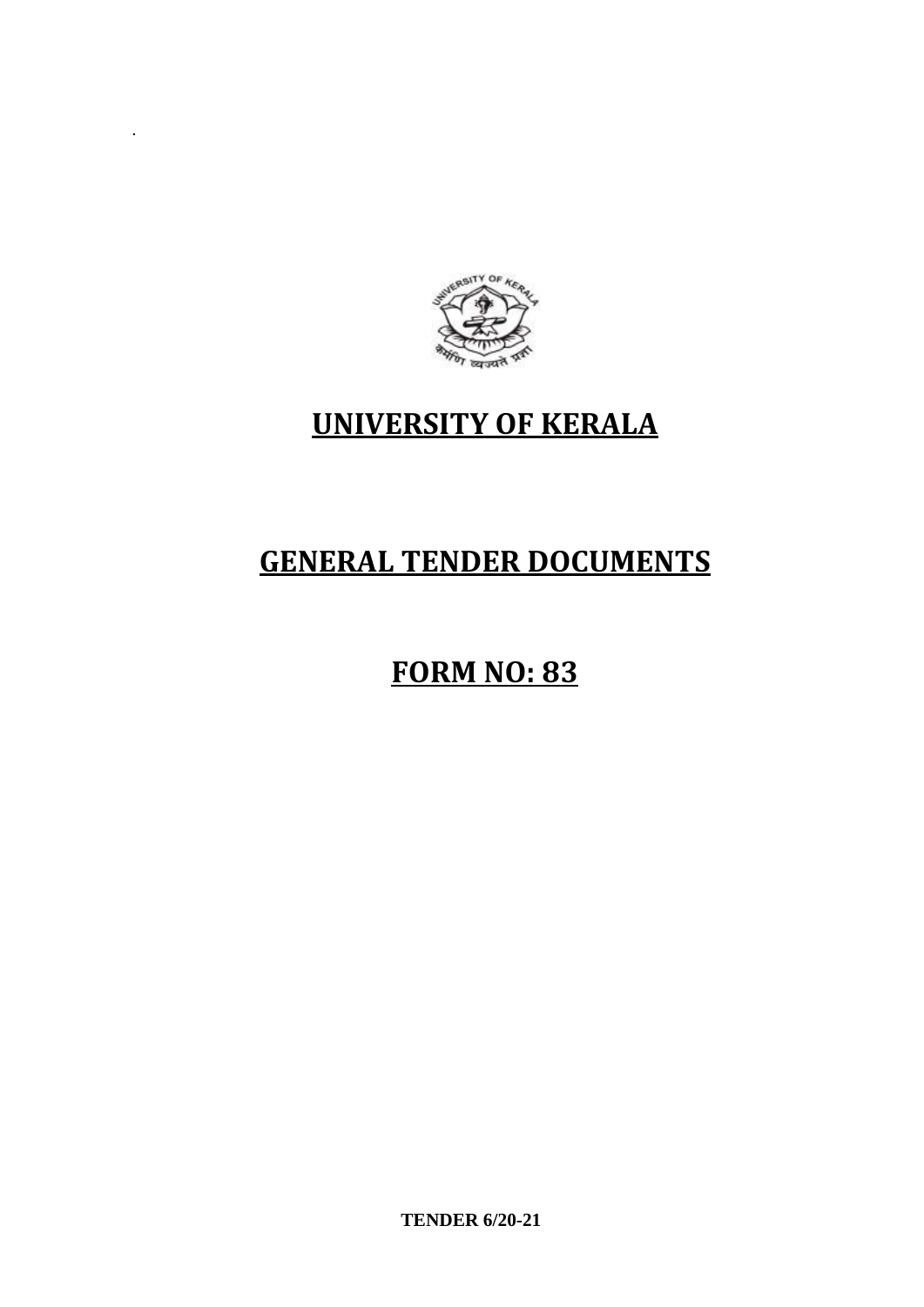#### **UNIVERSITY OF KERALA** NOTICE INVITING TENDERS FOR WORKS Tenders are invited for and on behalf of the Registrar, University of Kerala from Registered Contractors of P.W.D./C.P.W.D

1. The items and sub-heads of works to be done are enumerated in the subjoined schedule. Unless otherwise specified the tender must be for the whole or any individual work and part tenders are liable to rejection. A Contractor may tender for more than one work with the Earnest Money Deposit specified in each case, but shall not tender for any part of a work only, unless specifically so required.

2. All works shall be done in conformity with the specification and condition of contract in force in the P.W.D./University of Kerala. The tendered shall quote only a single rate as an overall percentage above or below or at the rates given in the schedule by a single entry at the bottom of the schedule under the head "QUOTED RATE OF THE CONTRACTOR'' by scoring out the irrelevant portion and attesting all the corrections. The rate quoted shall be inclusive once covering all the operations contemplated in the specification and tender schedules, and all incidental work necessary for such operations such as shoring, bailing, form work, scaffolding etc. "The rate quoted shall be inclusive of Sales Tax".

2a. The overall percentage rate accepted and specified in the agreement shall not be varied on any account whatever.

3. Bid should be submitted through the University web site. A copy of relevant documents there on mentioned in NIT should be delivered at the Office of the Registrar, University of Kerala, Thiruvananthapuram or before the last date noted in the tender notice **by speed post only super scribing the name of work, tender number and last date of submission**. Tenders will be opened at the Office of delivery by the Registrar or such officers as may be authorised in this behalf in the presence of such of those tenders or their authorised agents as may be present.

4. Selected contractor will be required to produce income tax and sales tax clearance certificates before final payment is made for the work, and before security deposits released.

5. The contractors submitting tender should produce copies of solvency certificates if demanded clearly indicating to what extent they are solvent from the Tahsildar of the Taluk where they reside along with their tenders.

6. Each tenderer must also send a certificate of income tax verification from the appropriate income tax verification from the appropriate income tax authority in the form prescribed therefore.

7. In the case of proprietory or partnership firm it will be necessary to produce the certificate above mentioned for the proprietor or proprietors and for each of the partners as the case may be.

If a certificate had already been produced by the tenderer during the calendar year in which the tender is made in respect of previous tender it will be sufficient if particulars regarding the previous occasion on which the certificate was produced are given.

All tenders received without a certificate as aforementioned will be summarily rejected.

8. The tenderer shall examine closely the Madras Detailed Standard Specifications, and also the Standard Preliminary Specification contained therein, and sign the Engineer's Office copy of the Madras Detailed Standard Specification and its addenda volume in token of such study before submitting his tender rate which shall be for finished work in site. He shall also carefully study the drawings and additional specifications and all the documents which form the part of the agreement to be entered into by the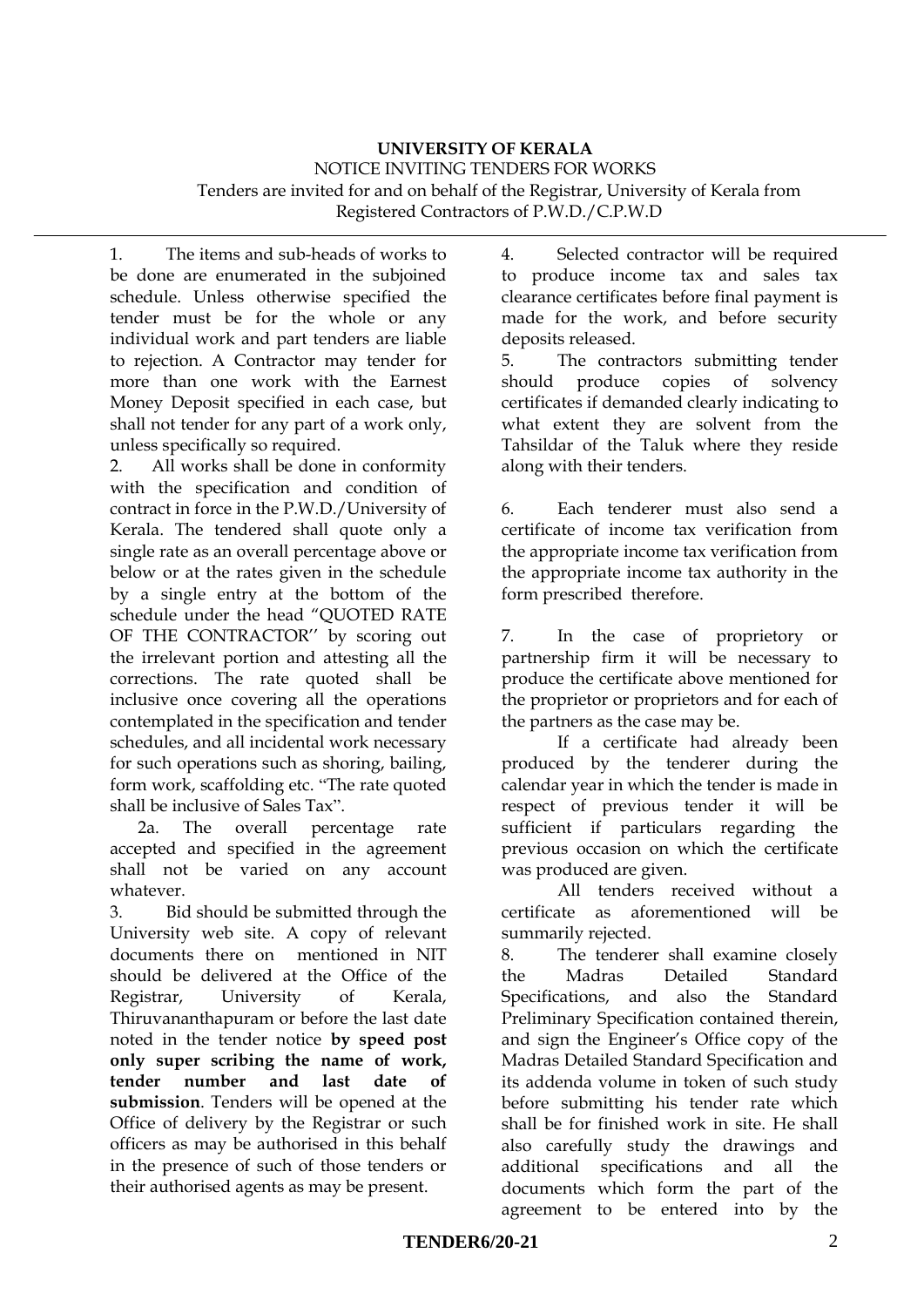accepted tenderer. The Madras Detailed Standard Specifications and other documents connected with the contract such as specifications, plans, descriptive specification sheet regarding materials, etc., can be seen at any time during office hours on office days in the Office of the University Engineer.

9. The Tenderer's attention is directed to the requirements for materials under the clause "Materials and workmanship' in the preliminary Specifications'. Materials conforming to the Indian Standard Specification shall be used on the work, and the tenderer shall quote his rate accordingly.

10. Every tenderer is expected before quoting his rates, to inspect the site of the proposed work. He should also inspect the quarries and satisfy himself about the quality and availability of materials. The name of quarries, kilns, etc., wherefrom certain materials are to be obtained will be given in the descriptive specification sheet. The best class of materials to be obtained from the quarries or other sources defined shall be used on the work. In every case the materials must comply with the relevant standard specification. Samples of materials as called for in the standard specification, or in this tender notice. Or as required by the University Engineer in any case, shall be submitted to the University Engineer's approval before the supply to site of work is begun. If the contractor after examination of the source of materials defined in the Descriptive Specification sheet is of opinion that materials complying with standard or other specifications of the contract cannot be obtained in quality or sufficient quantity from the source defined in the Descriptive Specification sheet, he shall so state clearly in his tender and state wherefrom he intends to obtain the materials subject to the approval of the University Engineer.

The University will not, however after acceptance of contract rate pay any extra charges for lead or for any other reasons, in case the contractor is found later on to have misjudged the materials available. Attention of the contractor is directed to the standard "Preliminary Specification" regarding payment of seigniorage, tolls etc.

11. The tenderer's particular attention is drawn to the Section and Clauses in the standard "Preliminary Specification" dealing with:-

- (1) Test' inspection and rejection of defective materials and work
- (2) Carriage
- (3) Construction Plant
- (4) Water and lighting
- (5) Cleaning up during progress and for delivery
- (6) Accidents
- (7) Delays
- (8) Particulars of payment.

The contractor should closely peruse all the specification clauses which govern the rate which he is tendering.

12. In consideration of the tenderer being allowed to quote for the work, he should keep the tender firm for a period of **4 months** from the date of opening the tender during which period or till the tenders are decided, whichever is earlier' he will not be free to withdraw the tender. Any such withdrawal will entail forfeiture of the earnest money deposited for the work.

 Due to departmental or administrative reasons it is found necessary to keep the tender open for a further period, prior consent of the tenderer shall be obtained in writing for every further period of one month.

13. Before commencing work or within a week after the date when the acceptance of the tender has been intimated to him, the tenderer shall deposit a sum equal to 5 percent of the probable value of contract for works which is retained till defect liability period and shall execute an agreement for the work in the University Schedule form. The time allowed for executing agreement without fine is 14 days from the date of registration of Selection Notice in the post office and further time of ten days shall be allowed to execute agreement by retaining a fine of one percent of the PAC subject to a minimum of Rs:1000/- and maximum of Rs:25,000/-. Tender will be rejected if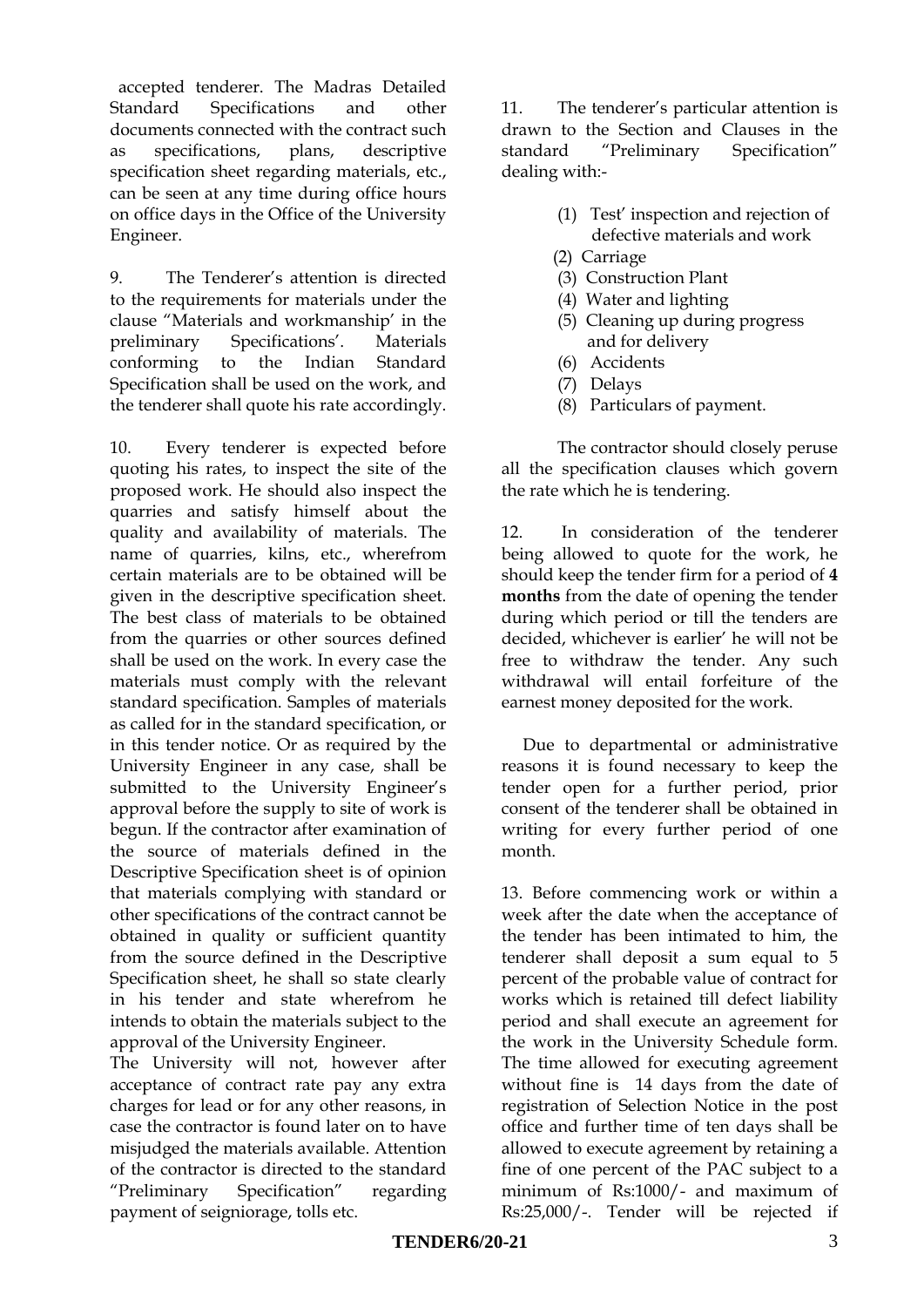agreement is not executed within 24 days and the work will be awarded to the next lowest tenderer as stipulated in the PWD code If he fails to do this or to maintain a specified rate of progress (to be specified in each case in the tender schedule) the earnest money and security deposit shall be forfeited to University and fresh tenders shall be called for, or the matter otherwise disposed off. If as a result of such measures due to the default of the tenderer to pay the requisite deposit, sign contracts or take possession of the work, any loss to University results, the same will be recovered from him as arrears of Revenue, but should it be a saving to University the original contractor shall have no claim whatever to the difference. Recoveries on this or any other account will be made from the sum that may be due to the contractor on this or any other subsisting contracts or under the Revenue Recovery Act or otherwise the University may decide.

Note:. In addition to the Security Deposit, retention for a work shall be collected by deduction from the running/final bill of the contractors @2.5% of the gross amount of each running and will be released after passing of final bill as in the case of refund of deposit.

14. The acceptance of the tender rates remains with the Registrar, University of Kerala, who does not undertake to accept the lowest or any particular tender.

15. The right to carry out the work in conformity with or in a manner entirely different from the terms of this invitation that may be considered most suitable before or subsequent to the receipt of tenders due to exigencies of work is reserved with the University.

16. Drawings, Schedule of quantities, specifications of work to be done and conditions of contract to be entered into can be seen at the office of the University Engineer. It shall be definitely understood that the University does not accept any responsibility for the correctness or completeness of the schedule that the schedule is liable to alteration by omissions, deductions or additions at the discretion of

the competent departmental officer or as set forth in the conditions of contract. The tenderer will however base this tender amount in the case of lumpsum tender, on the basis of those quantities etc.

17. Bidders shall remit the tender document fees and EMD. Separate demand drafts drawn in favour of the University Engineer towards cost of tender form and EMD from any approved bank should be furnished along with the tender.

Bidders, who have secured exemption from individual EMD payments, need not do this except when special Earnest money is asked to be deposited. Such EMD exemption certificate/ document needs to be submitted online along with the bid, failing which, the bid shall be rejected summarily. The original EMD exemption document may have to be produced, if required, failing which, the bid shall be rejected summarily. 5% of bill amount will be retained as retention money which will be released after DLP, if there is exemption for the security deposit. The Earnest Money Deposit of the unsuccessful tenderers will be refunded immediately after tabulating the tenders, keeping only the earnest money of the first three lowest tenderers.

18. Sobcitor's fee, if any, to be paid to the Law Officer of University for scrutinising or drawing up of agreements, be paid and the same recovered from the successful tenderer.

19. Tenderer must also state in their tenders if they are prepared to carry out at their tendered rates such portion or portions of the work as may finally be allotted to them by the Officer deciding tenders.

20. Any further information necessary can be obtained at the Office of the University Engineer on all working days during office hours.

21. The work should be completed in all respects within the stipulated time as mentioned in each work in the tender notice from the date of the order to start work is issued or from the date of handing over of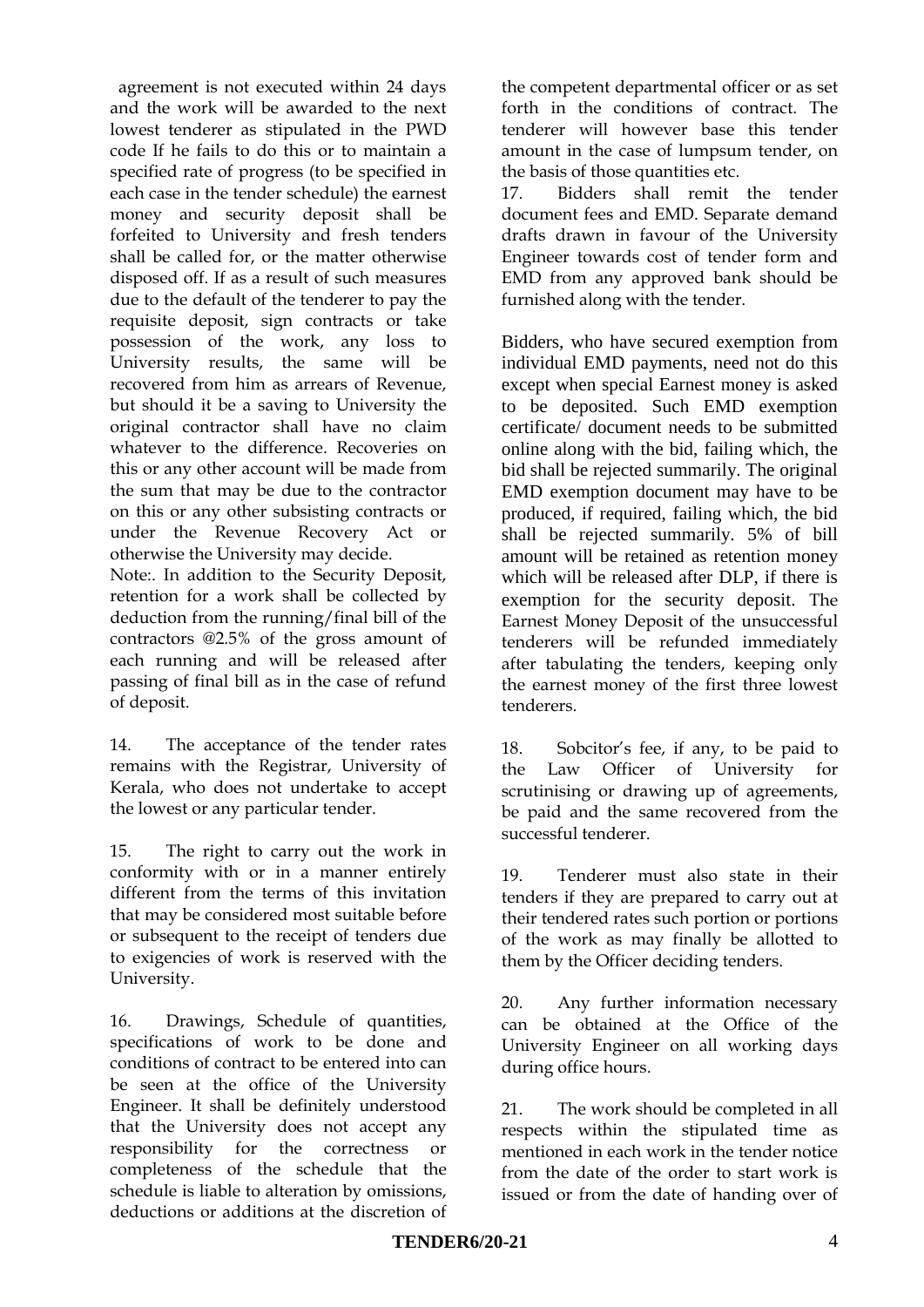site as the case may be indicated in the work order.

22. Tender forms and tender schedule can be downloaded from the University website, www.keralauniversity.ac.in.

23. The Contractor shall not without the previous sanction in writing of the authority accepting the tender, execute any power of attorney in respect of any matter, touching this contract, and any such power of attorney executed without such sanction shall not be recognised by or to be binding upon University or their Officers. It shall be entirely within the discretion of the authority accepting the tender either to grant such sanction or to refuse it or to revoke a sanction once given.

24. No part of the contract shall be subject without written permission of the University Engineer nor shall transfer be made by power of attorney authorising other to receive payment on the contractor's behalf.

25. The University Engineer or other sanctioning authority reserves the right to reject any tender or all the tenders without assigning any reason therefore.

26. Any materials available in Department Stores, if issued to the contractor will be recovered at book value of issue rate 20% supervision charge or market value or date rate whichever is higher. The fixing of market rate will be governed as per prevailing rules.

27. In making payment the total amount of the bill will be rounded off correct to the nearest rupee if the amount is above Rs. 25/- and to the the nearest paise if the amount is below 25/-

28. Value of quantities of the departmental materials issued for the work either allowed to deteriorate or unaccounted for amounting as it does to an excess supply over the sanction requirements shall be recovered at book value or issue rate plus 20% supervision

charges of market rates whichever is higher with sales tax and in addition, specific penalty rate stipulated by the Department. Market value will be the retail selling price of the materials in the locality of the work or the nearest market town current on the day of issue, or recovery whichever is more. The University Engineer shall obtain the information and record within 7 days of such issue, sending a copy to the contractor. The decision of the Registrar regarding the current market rates shall be binding on the contractor.

29. Tenderers should declare that they are not related to any University servant, who is in charge of or having control of the work. Relationship in this will be restricted to father, mother, son, daughter, brother, sister, direct uncle, nephew, father-in-law, brother-in-law, mother-in-law, sister-in-law and first cousin of the officer concerned. If the above condition is found to have been contravened, when they tender the earnest money / security deposit of the tenderer / tender will be forfeited and the contract entered into will stand cancelled.

30. The contractor will provide his own tools and plant, store sheds to store his own materials as well as those supplied by the Department and will be entirely responsible for proper use and safe custody of the later and also for any loss, damage, their mishandling, weathering or any cause what-soever.

31. If different rates are quoted for the same specification of work at the same site/in different appendices of the schedule and the lowest quoted rate will be accepted for the items in all the appendices.

32. The contractor shall be responsible for the safety of the labour employed by him and he shall be liable to pay the necessary compensation in case of accidents, as per the workmen Compensation Act. The contractor will also be liable to abide by the fair wage clause condition attached separately.

33. Empty bags of cement used on the work need not be returned to the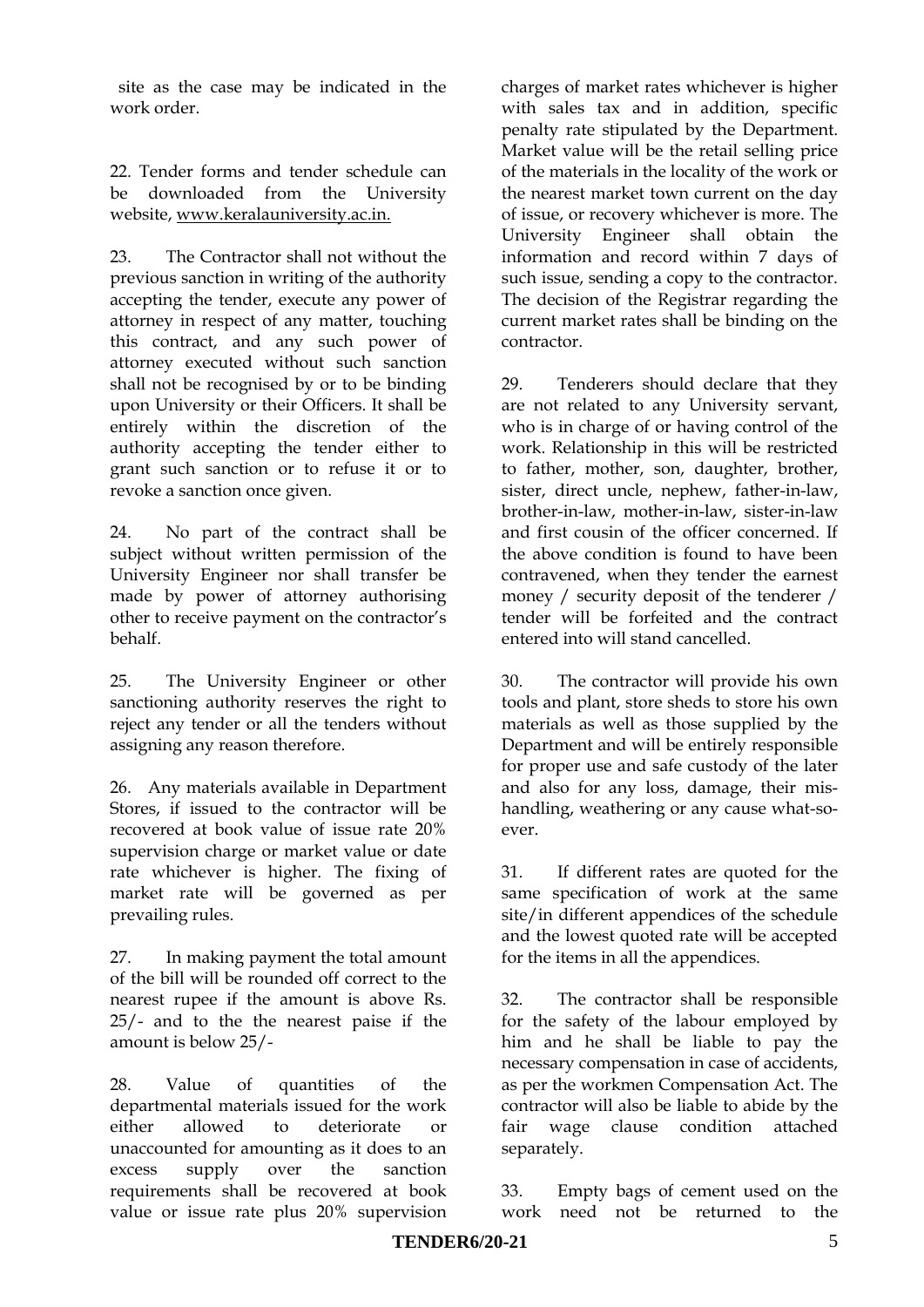departmental store. Value of empty cement bags will be recovered at rates fixed by the Department from time to time if cement is supplied by the department.

34. If the department under takes to supply particular materials no claim for extra payment on account of delay in the supply of these materials will be entertained.

35. In the case of construction of steining to wells, excessive tilts if any occurring to the extents which is more than the percentage allowed as per rules will have to be rectified by the contractor at his own cost and if the contractor fails to attend to the same it will be got attended to by other agency and the cost thereof recovered from the original contractor.

36. The contractor should take a licence under the current explosive rules to enable him to manufacture and posses the quantity of gun powder required by him for blasting, if necessary.

37. The contractor shall employ Engineering personnel as detailed below for a period of one to two years according to the tenure of the contract paying emoluments.

| Cost of work       | No of person       |
|--------------------|--------------------|
| 10 lakhs-20 lakh   | One diploma holder |
| 20 lakhs-200 lakhs | One degree holder  |
|                    |                    |

For pre qualification/ post qualification works- One degree holder and one diploma holder.

38. Tenders which are not in conformity with the tender notice are liable to rejection.

39. This tender notice with the conditions stated herein will form part of the contract documents.

 $Sd/$ -

UNIVERSITY ENGINEER For and on behalf of the Registrar University of Kerala

#### **CONDITIONS**

1. The overall percentage rate accepted and specified in the agreement shall not be varied on any account whatever, and that it shall hold good for all items done under the contract irrespective of variations in quantities and or substitution of extra items shall also be included in the tender documents and agreements.

2. The rates quoted by the Contractor shall be inclusive of sale tax to be paid to the Sales tax Department.

3. The work should be completed in all respects within the stipulated date from the date of the issue of order/ date of handing over of site as the case may be

4. Intending tenderers are expected to inspect the site before tendering and ascertain the exact nature of the work to be done. No claim for extra rates of any kind over and above the rates quoted by them will be considered.

5. The Contractor will provide his own tools and plant and store shed to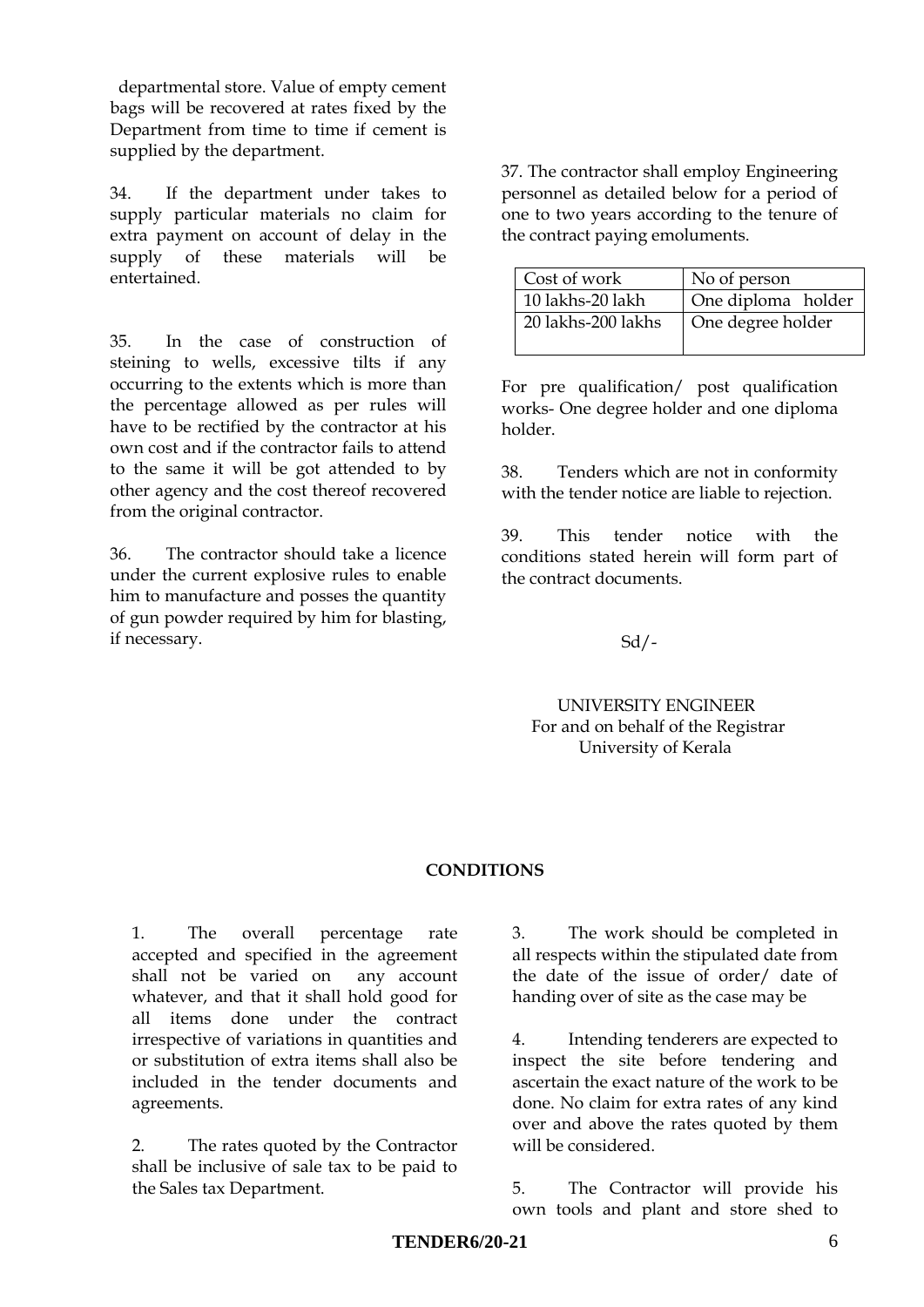store his own materials as well as those supplied by the Department if any and will be entirely responsible for the proper use and safe custody of the later and also any loss, damage, theft, mishandlings, wheathing or any cause what so ever.

6. The material if supplied by the department shall remain the property of University though in the contractors custody and shall not be removed without the written permission of the authority not less than the rank of an Assistant Engineer.

7. The work should be done in conformity with the specifications and conditions of contract in force in the Department.

8. The payments items involving earth work levelling site will be made based on levels taken approved and checked before and after execution of work.

9. Unused balance materials if any at the time of completion or determination of the contract will not be accepted by the Department. The cost of such materials amounting as it does to an excess supply over the sanctioned requirements, shall be recovered at book value + 20 % or current market rate which ever is higher, and in addition specific penalty rates may be fixed by the University Engineer in the from of Department circular orders from time to time shall also be recovered at the discretion of the University Engineer.

#### 10. **Extra items**

The Contractor is bound to carry out items or works which are not included in the tender schedule and agreement but which are found necessary for the proper completion of the work during execution. Payment for such extra items will be made on the basis of the Departmental data rates, current at the time of ordering the extra items after applying the tender deduction except on cost of departmental materials.

10.1. Items of work not expressly or impliedly described in the schedule, plans or specifications will be treated as "extras". They will include only items of works which though highly necessary for the proper execution of the work and for its completion, were not provided for in the original contract.

2. The execution of an extra item of work and payment therefore will be based on the following conditions.

(i) There shall be an order in writing to execute the extra item of work duly signed by an Engineer not below the rank of an Assistant Engineer, before its commencement.

(ii) If the contractor finds, after examining the specifications and plans that extras are involved, he should give notice to the Engineer, to this effect and shall proceed with the execution of the extra item, only after receiving instructions in writing from the Engineer.

3. Extras items may be classified as additional substituted or altered items depending on their relation or otherwise to the original item or items of work.

4. The rates for extra items shall be worked out as below:

(i) In the case of all extra items whether additional altered or substituted if accepted rates for identical items are provided for in the contract, such rates shall be applicable.

(ii) In the case of extra items whether altered or substituted, for which similar items exist in the contract, the rates shall be derived from the original item by appropriate adjustment of cost of affected components. The percentage excess or deduction of the contract rate for the original item with reference to the departmental estimated rate shall be applied in deriving the rates for such items.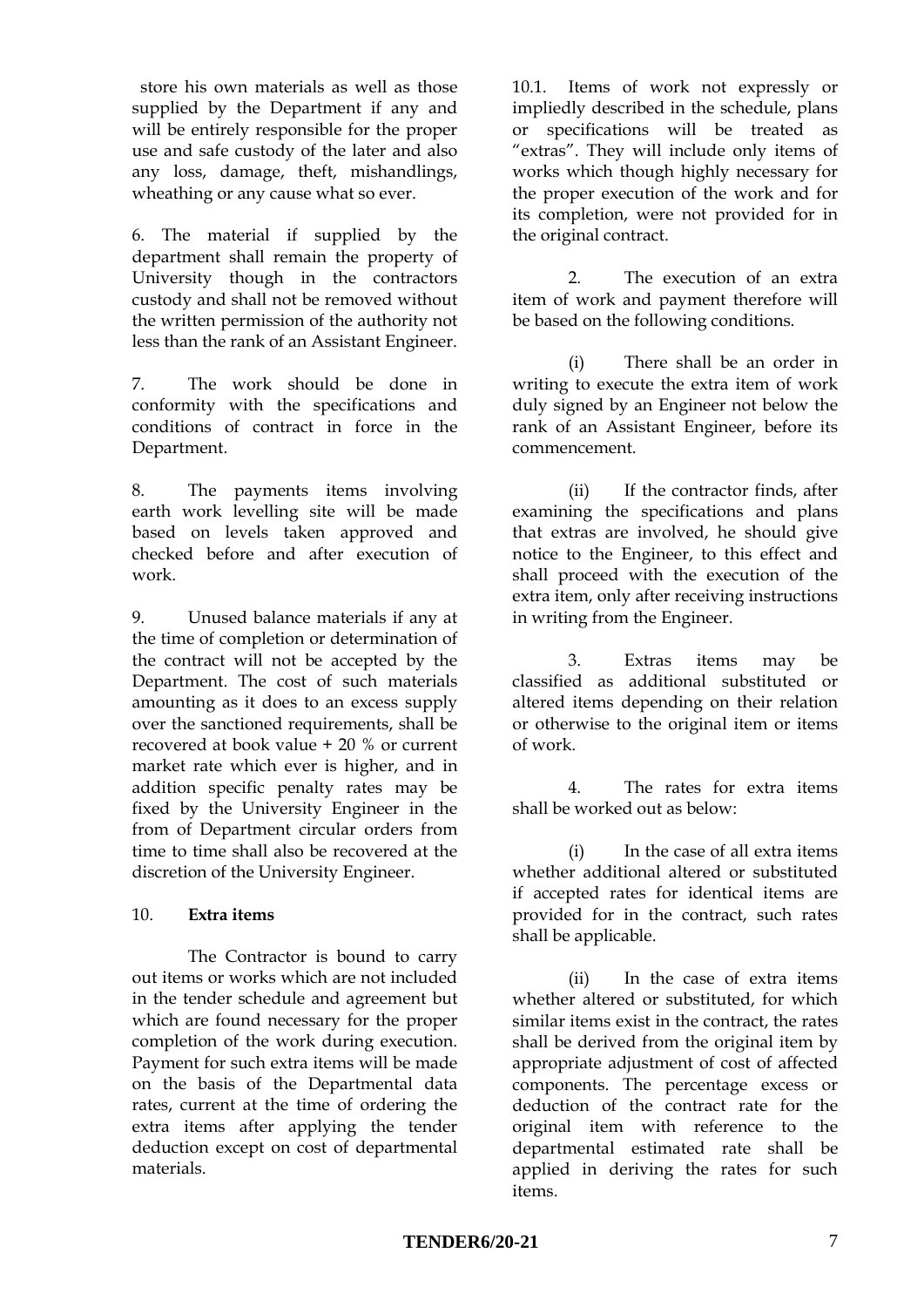(iii) In the case of extra items, whether altered or substituted and for which similar items do not exist in the contract and rates exist in the schedule of rates, the rate shall be arrived at on the basis of the departmental data rate current at the time or ordering the extra item, after applying the tender deduction except on cost of departmental material. Tender excess, if any, will not be applied.

(iv) In the case of additional items, the rates shall be arrived at on the basis of the departmental data rates current at the time of ordering the extra item or the date of commencement of the extra item, whichever is earlier, after applying the tender deduction except the cost of departmental material. Tender excess, if any, will not be applied.

(v) In the case of extra items, whether additional altered or substituted, for which the rates cannot be derived from similar items in the contract, and only partly from the departmental schedule of rates. The rates of such part or parts of items as are not covered in the schedule of rates shall determined by the Engineer on the basis of the prevailing market rates giving due consideration to the analysis of the rate furnished by the contractor with supporting documents, including Contractor's profit. This shall be added on to the departmental rate (including Contractors profit) current at the time of ordering or executing the extra item, whichever is earlier for the other part of the item, for which rates can be derived from the schedule of rates.

(vi) In the case of extra items, whether additional altered or substituted, for which the rates cannot be derived either from similar item of work in the contract or from the departmental schedule of rates, the contractor shall within 14 days of the receipt of the order to carryout the said extra item of work, communicate to the Engineer the rate which he proposes to claim for the item supported by the analysis of the rate claimed, and the department shall within one month thereafter, determine the rate

on basis of the market rate giving due consideration to the rate claimed by the Contractor.

(vii) In the case of percentage rate contract, the rate for extra item shall be arrived at by applying the percentage excess or deduction to the departmental data rate as per the original schedule on which the tenders were invited.

5. Wherever the term "Departmental Data Rate" appears, it shall mean the rate derived from the Departmental schedule of rate shall include conveyance charges and contractor's profit.

11. The quantities provided for in the schedule may vary widely at the contractor should be prepared to do any excess over the schedule quantities at his quoted rates for the work.

12. The selected contractor should produce a certificate to the effect that the sales tax and income-tax due by him have been paid to Government as per Circular before F.C.C. paid for the work.

13. No modifications in the rates will be admissible in case the size or shape or both R.C.C. items are modified during execution as the rate per Unit shall be binding in all cases.

14. All the rates quoted for finished works only and include all incidental charges such as watering, scaffolding etc.

15. All paints, varnish, wood oil etc, obtained by the Contractor at his own cost must be got approved by the Departmental authorities before using on the work.

16. Special attention of the Contractor is invited to the attached A4 Schedule.

17. If there is no rate for any particular size of door, windows, ventilators, collapsible gate, almarah and weld mesh screens in the particular block or appendix the corresponding agreed rate of any other appendix will be allowed.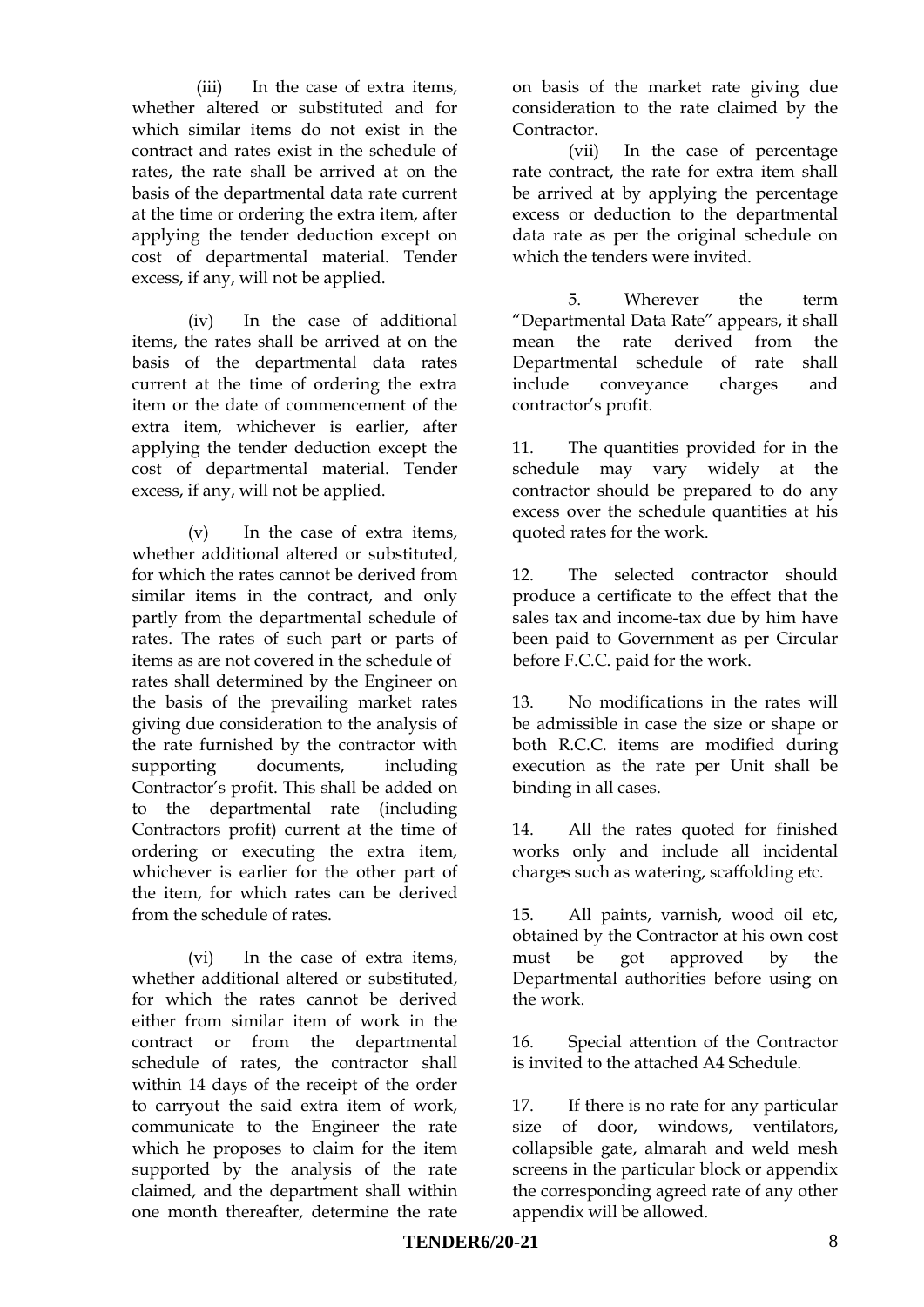18. The Contractor should take out a license under the explosive rules 1940 to enable him to manufacture and posses the quantity of gun powder required by him for blasting if necessary.

19. The Contractor should clear all debris from the site and dump the same in valley.

20. Only approved colour and brand paints will be allowed for all works. The contractor before commencing the work should got approved the colour and brand of paints by University Engineer.

21. If the amount of contract exceeds Rs. 10 lakhs, contractor should be prepared to engage Engineering Diploma Holder for the proper execution of the work.

22. The tenderers tendering for University works should declare that they are not related to any University servant, who is in charge of or having control of the work for which they are tendering relationship in this will be restricted to father, mother, son, daughter, brother, sister, direct uncle, nephew, father-in-law, mother-in-law, brother-in-law, sister-inlaw and first cousin of the Officer concerned. It at any stage the above condition is found to have been contravened the earnest money/security deposit of the tenderer/contractor will be forfeited and the contract entered into will stand cancelled.

23. The Contractor shall be responsible for the safety of the labour employed by him and he shall be liable to pay the necessary compensation in case of accidents as per section 12 (2) of the Workmen's compensation Act.

24. If the department undertake to supply the controlled materials, no claim for extra payment on account of delay in the supply of these materials will be entertained.

25. a) Fine for Extension of time - First extension – 1% of the PAC subject to a

minimum of Rs. 1000/- and maximum of Rs. 50000/-.

Beyond first extension – 2% of the PAC subject to a minimum of Rs. 2000 and maximum of Rs. 100000/-.

(Applicable as per revised PWD manual)

b Liquidated damages applicable as per clause 2116.1 of PWD manual revised 2012.

26. The earnest money deposit of the unsuccessful tenders will be refunded immediately after tabulating the tender keeping only earnest money of the first three lowest tenderers. The earnest money of the remaining unsuccessful tenderer will also be refunded within a week from the date of acceptance of the tender.

27. The bill above alluded to shall be submitted in exact accordance with the form supplied by the University Engineer and the rates at which the value of the work is calculated shall be those entered in the attached in schedule or rates. To allow of a guarantee fund being formed on the part of the University, a deduction from all payments to the contractor is to be made by the University Engineer at the time of payment. But the amount so held as a retention plus the security deposit of 5 per cent,asper clause (1) shall not at any time exceed 10 per cent of the contract amount.

28. If the Contractor or his work people break, deface or injure any part of a building they may be working in or any building, road, fence, enclosure or grass land or cultivated ground or if any damage, shall happen to the work while in progress from any cause whatever or any imperfection become apparent it within 3 months (six months in case of road works) after its certificate final or otherwise of completion shall have been issued by the Engineer in charge as aforesaid, he shall make the same good at his own expense or in default the University Engineer may cause the same to be made good and deduct the expense from any sums that may be then, or at any time thereafter, due to the Contractor.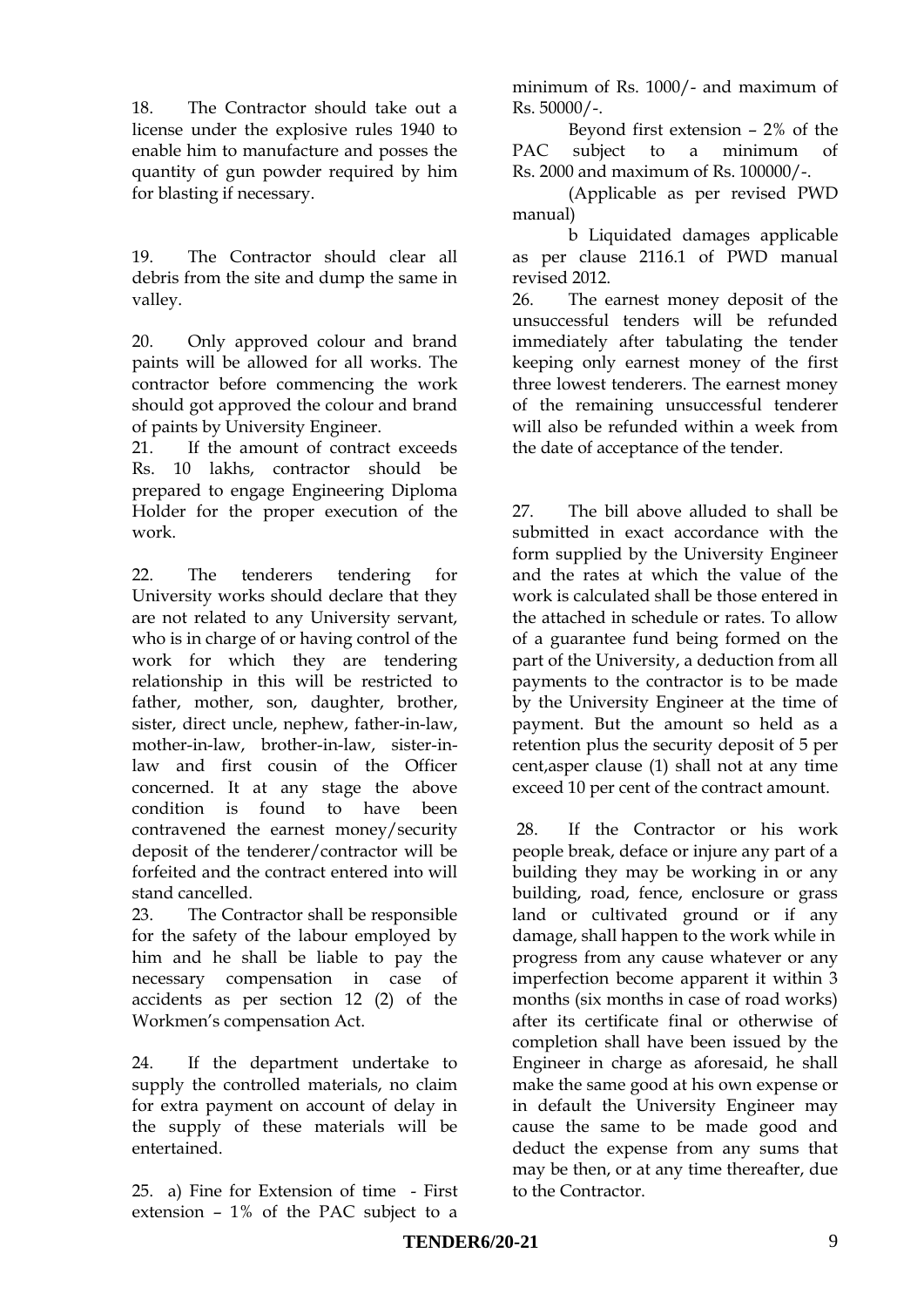#### **FAIR WAGE CLAUSE**

(a) The Contractor shall pay not less than FAIR WAGE to labourers engaged by him on the work. "FAIR WAGE" means wage whether for time or piece work notified at the time of inviting tenders for the work and where such wages have not been on notified, the wage prescribed by the Central P.W.D. for the District in which the work is done.

(b) The Contractors shall not withstanding the provisions of any contract to the contrary cause to be paid a fair wage to labourers indirectly engaged on the work including any labour engaged by his subcontractor in connection with the said work as if the labourers had been immediately employed by him.

(c) In respect of all labour directly or indirectly employed in the works for the performance of the contractors part of this agreement the contractor shall comply with or cause to be compiled with (the central P.W.D. Contractors labour) regulations made by Government in regard to payment of wages, wage period deductions from wages recovery of wages not paid and other deductions unauthorisedly made maintenance of wage register other terms of employment inspection of scales of wages and return and all other matters of a like nature.

(d) The University Engineer or Assistant Executive Engineer concerned shall have the right to deduct from the moneys due to the contractor any sum required or estimated to be required for making good the loss suffered by a worker or workers by reason of non-fulfilment of the conditions of the contract for the

benefit of the workers non-payment of wages or deductions made from him or their wages which are not justified by their terms of the contract or non-observance of the regulations.

(e) Vis-à-vis the Central Government, the Contractor shall be primarily liable for all payments to be made under the observance of the regulations aforesaid without prejudice to his right to claim indemnity from his sub contractors.

(f) The regulations aforesaid shall be deemed to be apart of his contract and any breach there shall be a breach of this contract.

**Contractor University Engineer**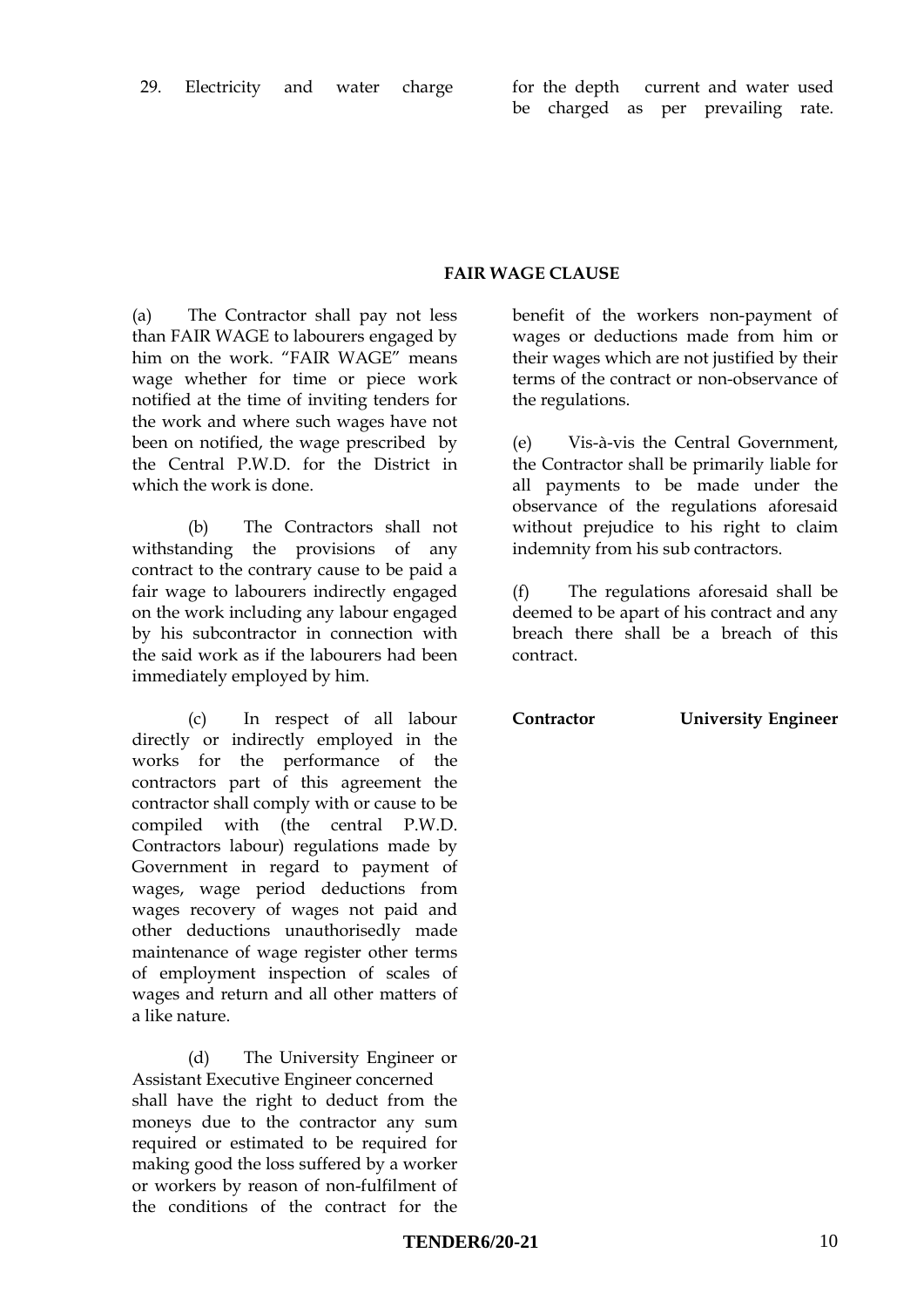#### **ADDITIONAL SPECIAL CONDITIONS**

 **A. Purchase Tax** : Purchase tax at prevailing rate will be deducted towards purchase tax from every payment.

### **B. Guarantee period of works (G.O. (P.) 161/2019/Fin Dtd. 25-11-2019**

| Sl. No         | Type of Work                                                                                                                                                                                               | Defect Liability Period                                                                                     |  |
|----------------|------------------------------------------------------------------------------------------------------------------------------------------------------------------------------------------------------------|-------------------------------------------------------------------------------------------------------------|--|
| (I)            | Civil Works:-                                                                                                                                                                                              |                                                                                                             |  |
| 1              | Original Works - Buildings, Bridges, Fly Overs,<br>Power<br>Irrigation<br>8.5<br>Structures,<br>Harbour<br>Engineering Structures etc excluding Electrical,<br>Electronics and Mechanical Associated works | 60 months                                                                                                   |  |
| $\mathbf{2}$   | New road construction including sub base and<br>base and BM&BC surfacing                                                                                                                                   | $-36$ months                                                                                                |  |
| 3<br>٠         | New road construction including sub base and<br>base and surfacing with specification other than<br>BM&BC                                                                                                  | 24 months                                                                                                   |  |
| $\overline{4}$ | Surface renewal with BM&BC                                                                                                                                                                                 | 24 months                                                                                                   |  |
| 5              | Surface renewal with 30mm thick BC / SDBC or<br>specifications of similar standards                                                                                                                        | 18 months                                                                                                   |  |
| 6              | $-12$ months<br>Surface renewal with 20mm chippng carpet or<br>specifications of similar standards                                                                                                         |                                                                                                             |  |
| 7              | Ordinary repairs to roads, buildings and other<br>structures                                                                                                                                               | 6 months                                                                                                    |  |
| 8              | Special repairs to Roads, Buildings and other<br>structures                                                                                                                                                | 18 months                                                                                                   |  |
| 9              | Road markings using thermoplastic paint                                                                                                                                                                    | 12 months                                                                                                   |  |
| 10             | Retro reflective sign boards & direction boards                                                                                                                                                            | 36 months                                                                                                   |  |
| 11             | Temporary works                                                                                                                                                                                            | Will be fixed based on<br>use period and will be<br>specified in each case<br>by the Agreement<br>Authority |  |
| 12             | <b>Interior Works</b>                                                                                                                                                                                      | 18 months                                                                                                   |  |

 $\overline{\mathbf{z}}$ 

The guarantee periods of various works are as follows: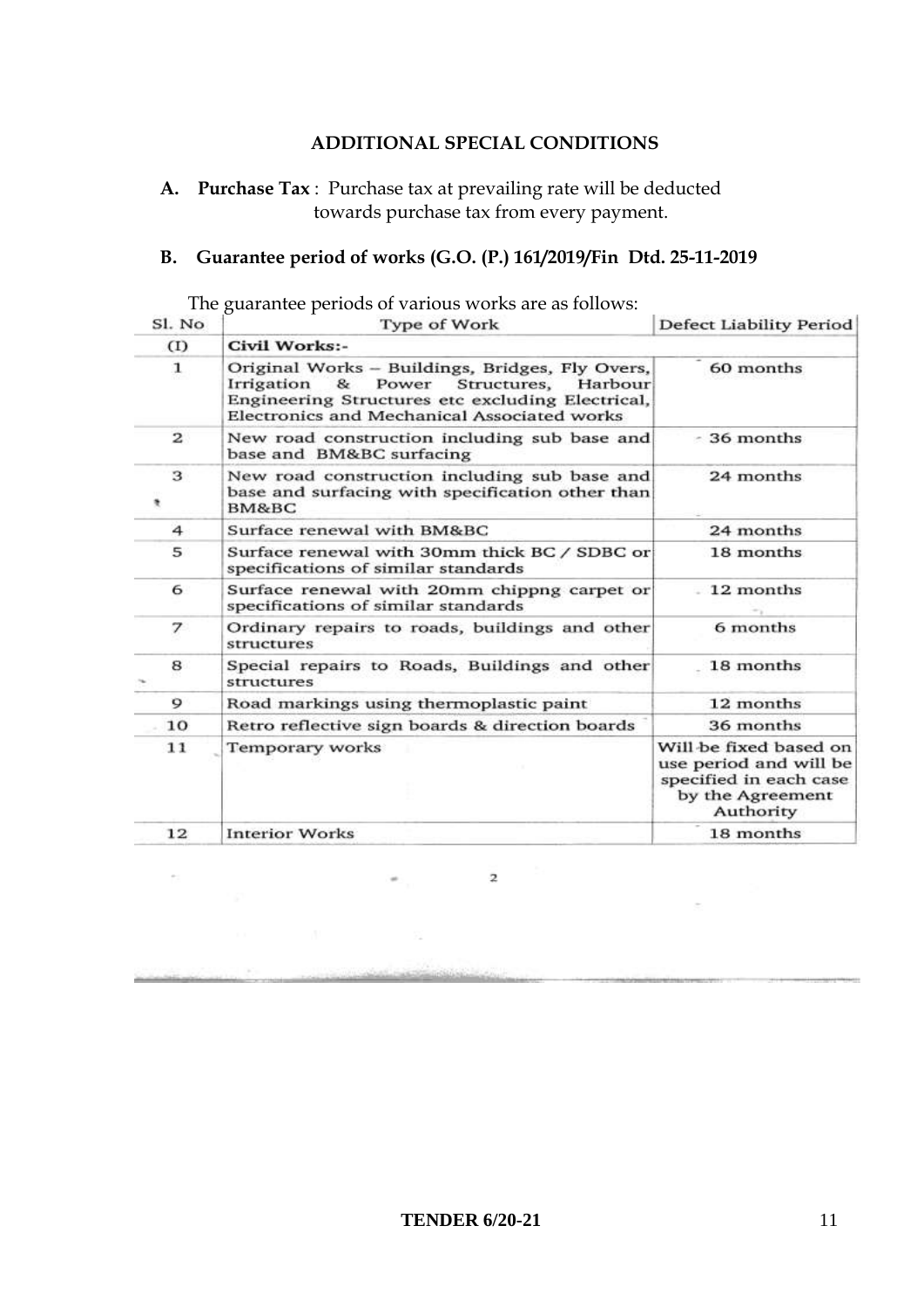| (II) | Mechanical, Electrical & Electronics Works:-                  |           |  |
|------|---------------------------------------------------------------|-----------|--|
| 1    | Mechanical Works related to Building Works                    | 36 months |  |
| 2    | Irrigation<br>Works related<br>Mechanical<br>to<br>Structures | 36 months |  |
| 3    | Electrical works related to Building works                    | 36 months |  |
| 4    | Electrical Works related to Irrigation Structures             | 36 months |  |
| 5    | Fire Protection System Works                                  | 36 months |  |
| 6    | ELV (Extra Low Voltage) works                                 | 36 months |  |

- 1. 1% of the bill amount will be deducted towards the Employer's contribution to the Kerala Construction Workers' Welfare Fund
- 2. All quality tests as per the revised PWD manual/norms have to be conducted by the contractor at his own cost and submit the report to the University.
- 3. If there is exemption for the security deposit an amount equivalent to 5% of executed amount will be retained as retention money which will be released after the DLP.

### **CONTRACTOR UNIVERSITY ENGINEER**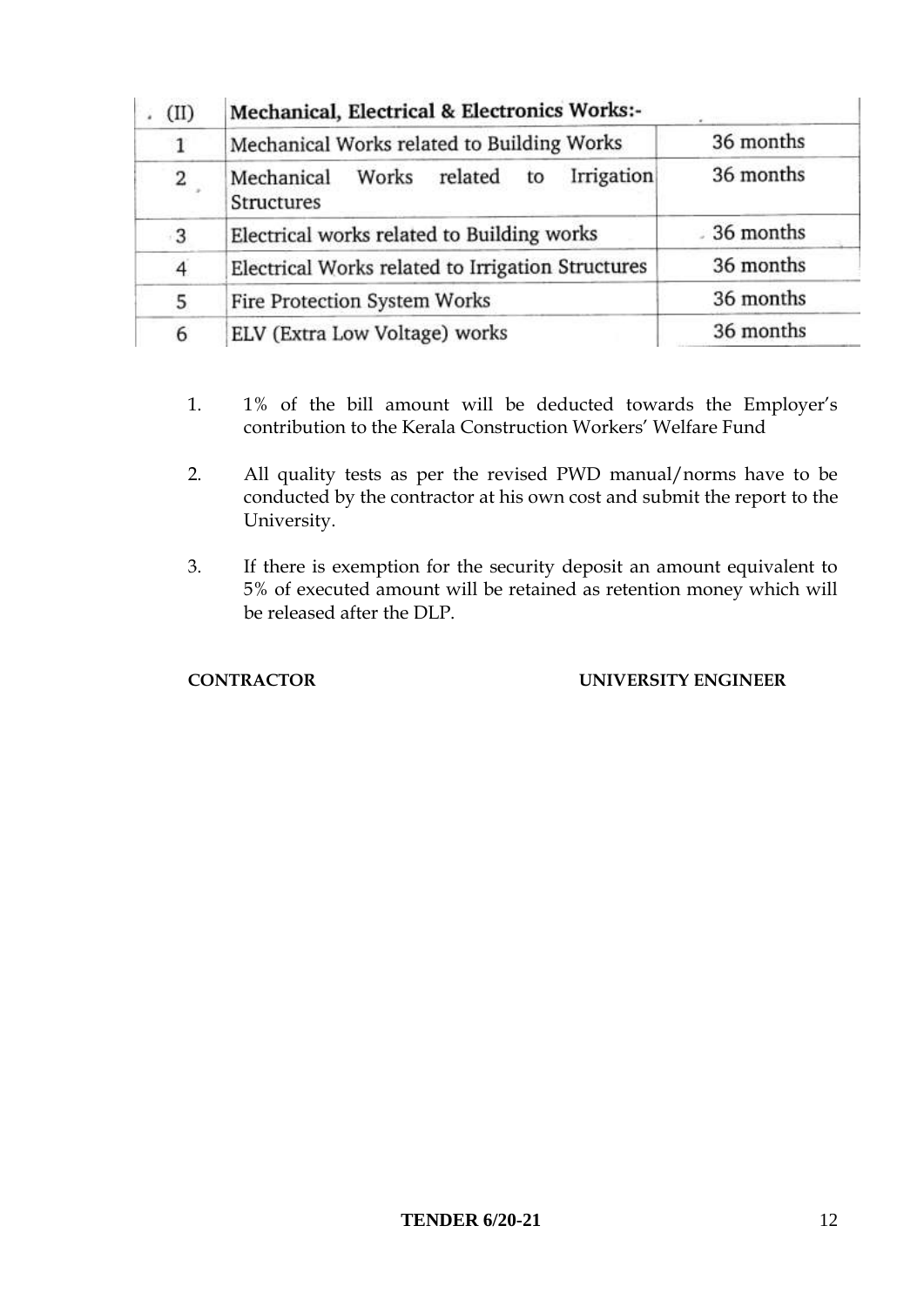

# **UNIVERSITY OF KERALA**

### **FORM OF TENDER**

Name of Work **–**

Name of Tenderer\_\_\_\_\_\_\_\_\_\_\_\_\_\_\_\_\_\_\_\_\_\_\_\_\_\_\_\_\_\_\_\_\_\_\_\_\_\_\_\_\_\_\_\_\_\_\_\_\_\_\_\_\_\_\_\_\_

Address of Tenderer \_\_\_\_\_\_\_\_\_\_\_\_\_\_\_\_\_\_\_\_\_\_\_\_\_\_\_\_\_\_\_\_\_\_\_\_\_\_\_\_\_\_\_\_\_\_\_\_\_\_\_\_\_\_\_\_

 $\overline{\phantom{a}}$  , where the contract of the contract of the contract of the contract of the contract of the contract of the contract of the contract of the contract of the contract of the contract of the contract of the contr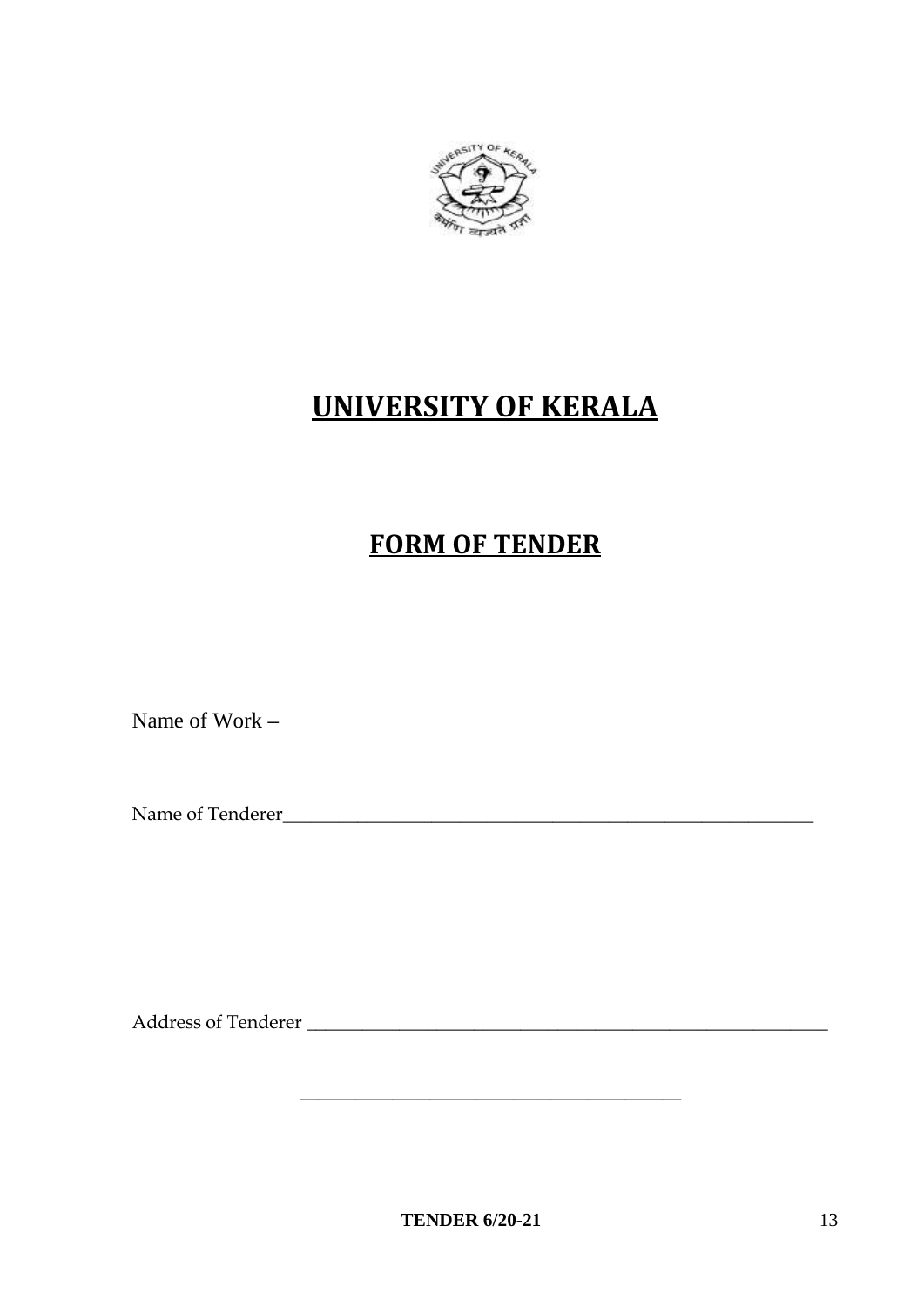#### **UNIVERSITY OF KERALA**

#### SPECIFICATIONS

#### PART I – GENERAL

- 1. The rates tendered by a contractor for the work shall include the cost of :
	- (a) All labour and supervision thereof, all materials, tools, implements and plant of every description, ladders, cordage, tackle etc., as well as the provision of safe and substantial scaffolding required for the proper execution of the work in conformity with the specifications for the various items of work;
	- (b) Supplying the requisite agency with necessary equipments, to set out the work as well as to afford facilities for such examination of the work as the Departmental Officers may, at any time consider desirable, as also to count, weight and assist in the measurement, or check measurement of the work or materials;
	- (c) Providing and maintaining all temporary fences, shelters, lights watchmen and danger signals and such other precautions as are necessary, for the protection of the work or materials, as well as to protect the public and those connected with the work from accidents at the site of, or on account of the work:
	- (d) All sheds, mortar mills and mixing platforms of every kind required for proper execution of the work according to the specification
	- (c) All fees and royalties of materials ; and
	- (d) Finally clearing away of all rubbish, surplus materials, plant etc., on completion of the work and dressing and levelling off and restoring the site to a tidy condition, prior to handling over the work to the University Engineer or his authorised assistant and also its maintenance until so taken over.
- 2. In the case of supplies of materials such as rubble, broken stones, gravel, sand etc., which may have to be measured prior to being used on the work the Contractor must always stack or arrange them neatly on level ground or on ground cleared and levelled by him for the purpose in such a manner as may be ordered by the Officer-incharge so that they may be easily susceptible of inspection and measurement, the cost of such clearing, levelling and stacking or arranging being included in the rates for work. Each stack must be straight and of uniform section throughout and of the dimension specified by Officer-in-charge Materials not stacked or arranged in accordance with instructions issued will not be measured and paid for.
- 3. The Contractor shall be bound to bear the expense of defence of any action or law proceedings that may be brought by person for an injury sustained owing to neglect of above precautions in connection with the execution of the work, and to pay any damages and cost which may be awarded in consequence.
- 4. The Contractor shall also help himself out of any difficulties of penalties arising from interference with private property in the execution of the contract.
- **TENDER 6/20-21** 14 5. All materials that are to be made over to the contractor by the University of Kerala shall be handed over to him at the Stores attached to the Engineering Unit at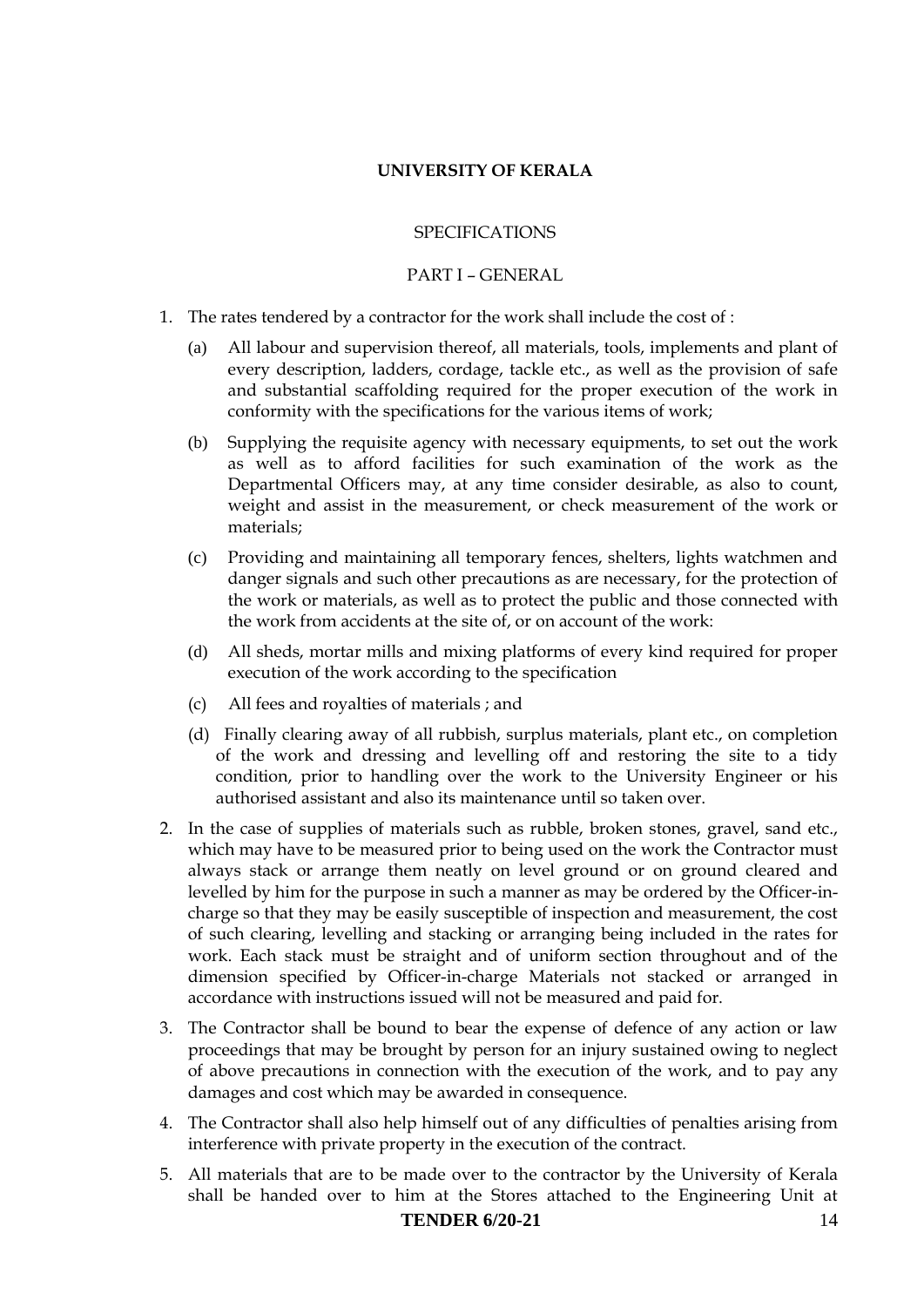Thiruvananthpuram or Kariavattom and the charges, for their handling, loading and unloading, and conveyance to and fro for the respective works also for stacking the materials neatly and in regular heaps on the ground or sheds to which they are brought shall be deemed to be included in the rates for the work.

- 6. Unless otherwise specifically provided for in the contract, the contractor shall at his own cost keep or portions of the work free from water whether due to springs, soakage, or inclement weather and in a neat and sanitary condition and shall also see that drainage and sewage are prevented from entering the site of work or accumulating therein.
- 7. The Contractor shall be responsible for the proper use and bear the cost of protection of materials made over to him by the Department for use on the work and bear any loss from deterioration or from faulty workmanship or any other cause. The cost of material thus allowed to deteriorate amounting as it does to an excess issue over sanctioned quantities, will be recovered at rate 20 per cent over the actual cost. The orders of the University Engineer in the matter shall be final and binding on the contractor.
- 8. The Contractor shall be responsible to see that the level or other pegs, profiles, bench marks, masonry pillars or other marks set up by the University of Kerala for guidance in the execution of the work are not disturbed, removed or destroyed. If any such marks are in the opinion of the University Engineer found disturbed, removed or destroyed, the will be replaced by the University of Kerala at the cost of the contractor.
- 9. Any materials brought to the site of work or any work done by the contractor but rejected by the Officer in-Charge being not up to the specifications shall in the case of materials supplied be then and there removed from or broken up at the site of work, and in the case of work done be dismantled or rectified at the expense of the contractor as may be ordered by the Office-in-Charge.
- 10. In all cases whether so specified in the contract or the work shall be executed in strict accordance with the contractor's accepted tender and these specifications and with such further drawings and specification and orders as may from time to time be issued by the University Engineer.
- 11. Whenever the contractor is ordered by the University Engineer or his authorized assistant or subordinate to execute any item of work which is not in the tender, it shall be the contractor's duty to get a special price arranged for the item and to see that it is written in the work spot order book (which shall be provided by the University Engineer and kept in the work by the subordinate in charge) and that this order is initialled and dated by the contractor and officer ordering that particular item or work. For any extra item executed by the contractor and not so entered in the work spot order book and initialled both by the contractor and the Department Officer ordering such extra item that contractor shall have not claim for extra payment.

#### SPECIFICATIONS

| Part – II  |                                                    | <b>Materials</b> |
|------------|----------------------------------------------------|------------------|
| Part – III |                                                    | Work             |
|            | (As current in the Kerala Public Works Department) |                  |

Signature of Tenderer Sd/-Date: Registrar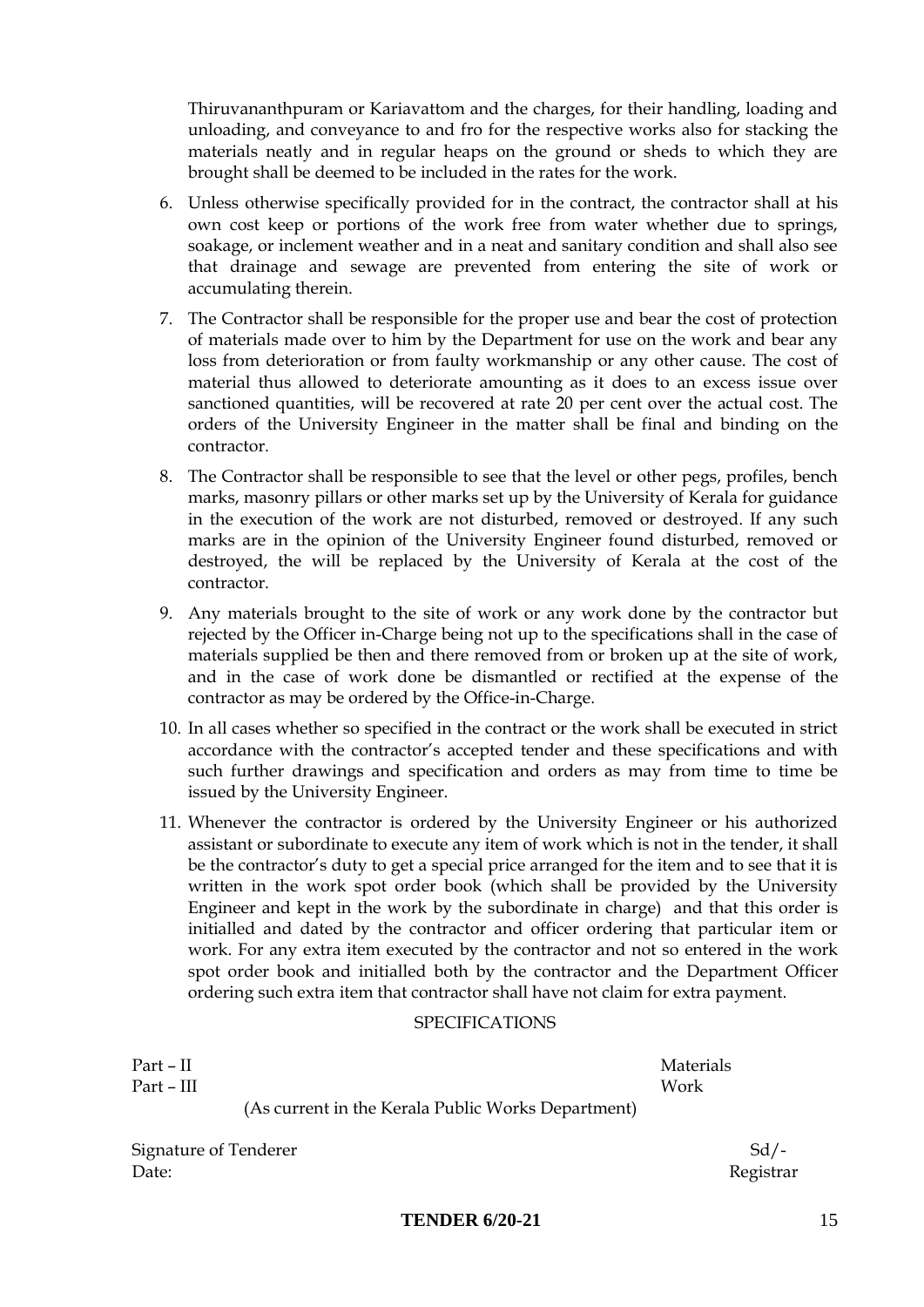#### **NOTES**

- 1. In measuring door and window work, only the clear external dimensions will be taken. Flat iron clamps should be painted 2 coats of black japan before fitting in position.
- 2. The quantities of reinforcement specified for RCC items may be varied during execution of the work. The rates quoted for such RCC items will be correspondingly modified by adding to or deducting from the quoted rates as the case may be.
- 3. No modification in the rate will be admissible in case size, shape or both of RCC Items are altered during execution as the rates per 10dm3 shall be binding in all cases,
- 4. For purposes of measurement of the Tee beams vertical leg of the beam below the bottom of the slab above will be reckoned for concrete, and for steel, the tension, compression and shear reinforcement will be included to arrive at the proportion of reinforcement in concrete.
- 5. Cement for all works should be taken as 1m3 = 1440 kg.
- 6. All RCC works include the cost of hire for form work including materials, fabrication, setting shifting and dismantling.
- 7. The rates for all the iron fittings should be inclusive of painting with approved paint two coats over a priming coat of red oxide.
- 8. Glass panes are to be fitted with teakwood fillets neatly planed and nailed.
- 9. All rates are for finished sizes and works only and include all incidentals.
- 10. Concrete mixers shall be used for all the major RCC works.
- 11. The contractor will provide his own store sheds to store his own materials as well as those supplied by the University Engineer and he will be entirely responsible for the safe custody of the later intact against loss or damage by theft, mishandling, weathering or any cause whatsoever.
- 12. The Contractor shall discharge any foreman or other employee who shall in the judgement of the University Engineer be unskilful or remiss in the performance of his work or guilty or riotous or otherwise improper conduct, and no person so discharged from this work shall be again employed by the contractor upon the work to be done under this agreement without the written concent of the University Engineer.
- 13. The University Engineer intends strictly enforcing a proportionate progress of the work during the period of construction. In case proportionate progress is not maintained, the University reserves the right to terminate the contract and to for feit the security deposit. In case the loss sustained by the University in making alternative arrangements for the completion of the work is not fully covered by the security deposit, the University reserves itself the right to take such other steps as they my consider necessary to realise such additional amount from the contractor.

Signature of Tenderer University of Kerala Name & Address

**UNIVERSITY ENGINEER**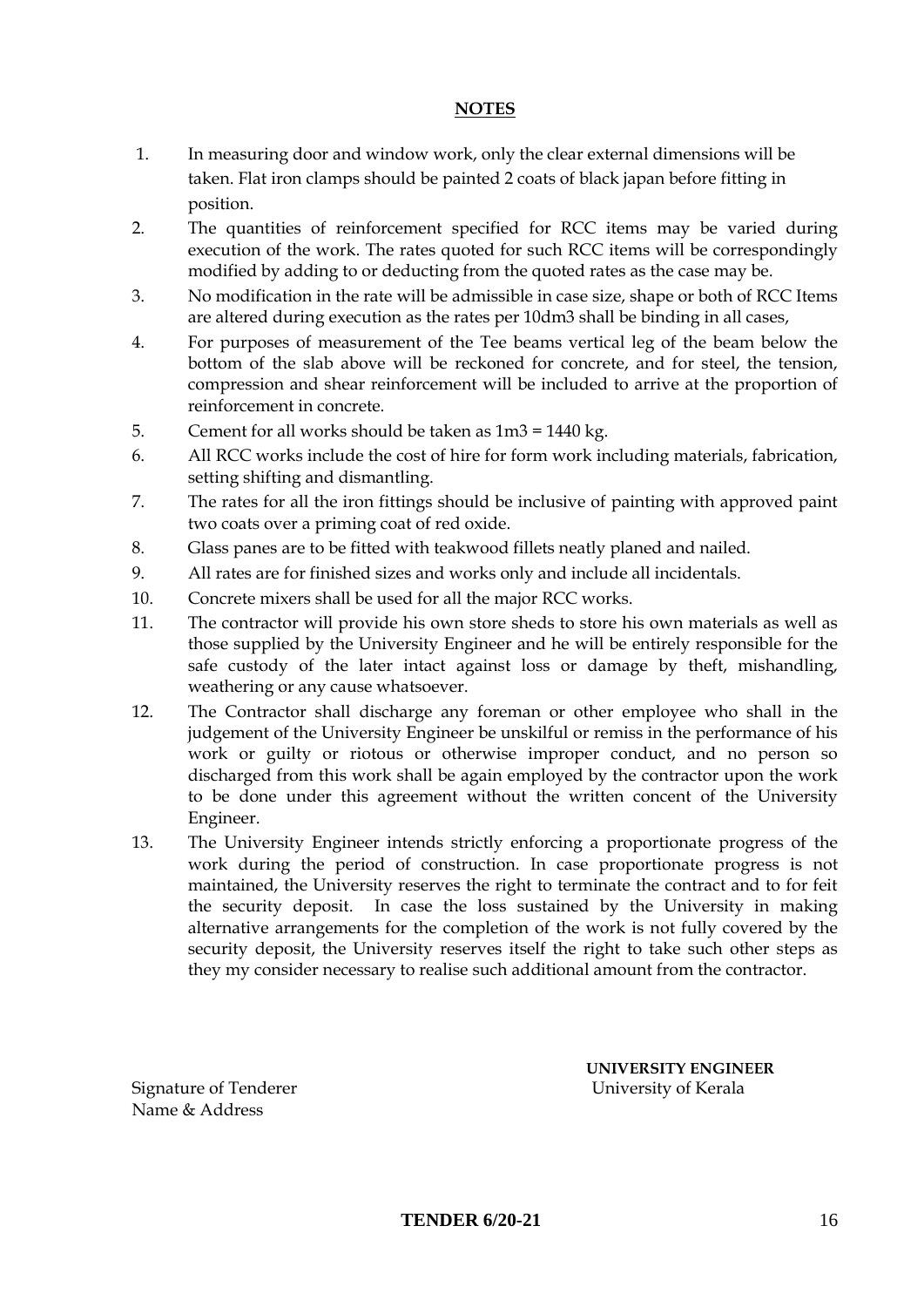#### **UNIVERSITY OF KERALA**

#### **FORM OF TENDER**

Name of work:

To

The Registrar, University of Kerala Thiruvanathapuram (Hereinafter referred to as University)

Sir,

- 1. I/We do hereby tender to execute the works enumerated in the Schedule accompanying is accordance with the terms in your tender notification dated ………………… and specifications and conditions of contract in force in Kerala P.W.D./ University of Kerala.
- 2. Copy of the specifications duly signed is also enclosed.
- 3. I/We further agree to complete the whole work in …………………………….. weeks/months from date of receipt of order to start work, and / or in the case of place work included in my/our tender a may be allotted to me/us if the work be not given to me/us.
- 4. I/ We do/do not agree to accept and carry out such portions of the work included in my/our tender a may be allotted to me/us if the work be not given to me/us.
- 5. In consideration of I/We being registered as contractor in the Kerala P.W.D. and invited to tender, I We agree to keep the tender open for acceptance four months from the due date of submission there of and not to make any modification in its terms and conditions which are not acceptable to the University.

If after the tender is accepted, If/We fail to execute as provided in Tender Notification or to commence the execution of the works as Provided in the conditions. I/We agree that the University shall, without prejudice to any other right or remedy, be at liberty to forfeit the said earnest money absolutely.

Signature of Tenderer

Full Name: Nationality: Place of Residence: Date of Submission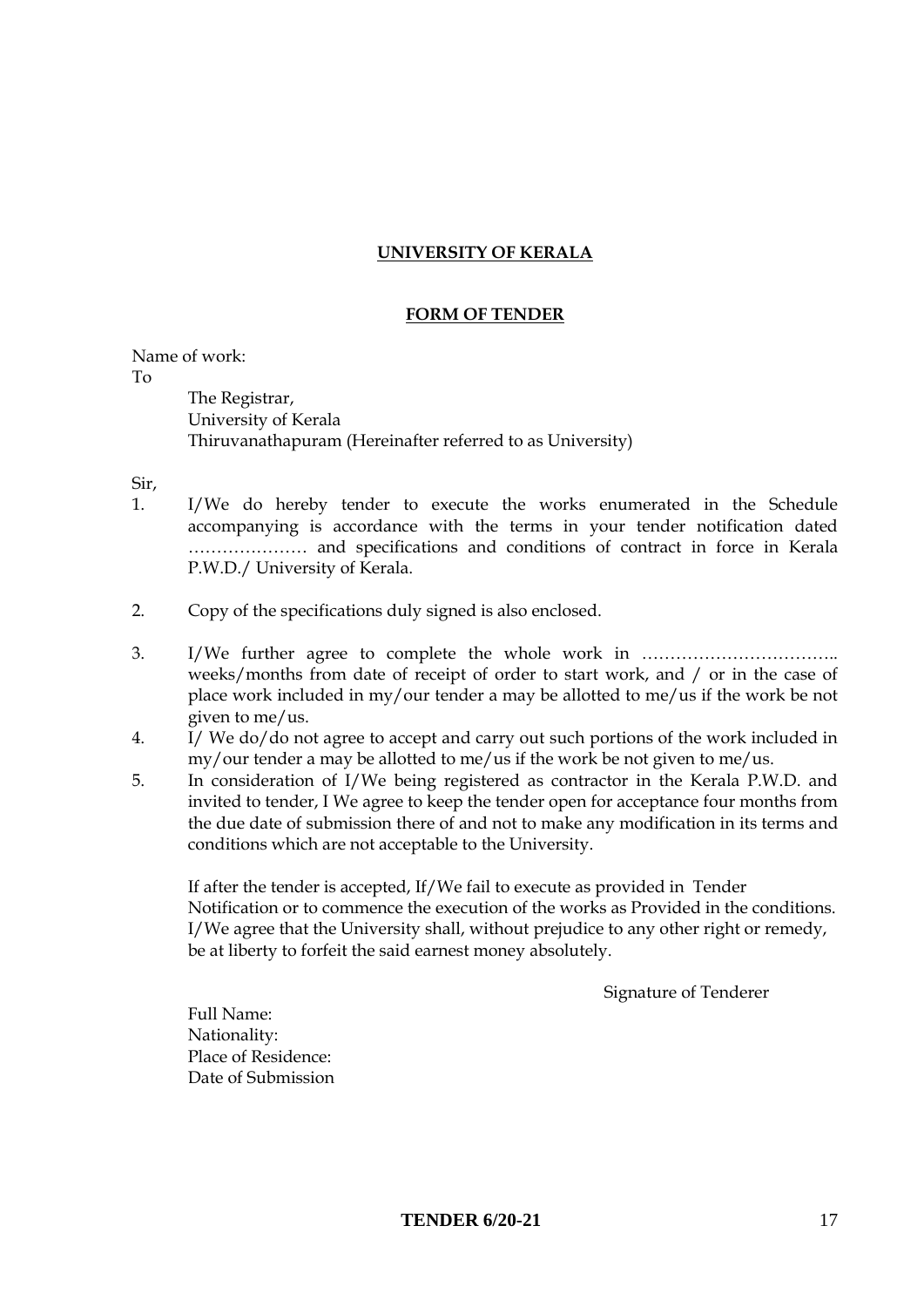### **APPROVED MAKE OF MATERIALS**

| SI. No | Item                                                                 | Makes approved                               |
|--------|----------------------------------------------------------------------|----------------------------------------------|
|        | Manual call point                                                    | AGNI/ CEASEFIRE/ MINIMAX/SAFEX               |
|        | Hooter                                                               | AGNI/ CEASEFIRE/ MINIMAX/ SAFEX              |
|        | Smoke detector                                                       | Siemens/ System Sensor/ Honeywell/ Schneider |
| 4      | Heat detector                                                        | Siemens/ System Sensor/ Honeywell/ Schneider |
|        | Fire alarm panel                                                     | Siemens/ Honeywell/ Ravel/ Aswin             |
| 6      | Armoured cupper cable                                                | Finolex/ RR Kabel/ V-Guard/ Havells          |
|        | Fire extinguisher                                                    | CEASEFIRE/ MINIMAX/ SAFEX                    |
| 8      | Clean agent fire extinguisher                                        | CEASEFIRE/ MINIMAX/ SAFEX                    |
| 9      | Battery                                                              | Exide/ Panasonic/ Amaron/ Bosch              |
| 10     | Public address system (entire products shall be<br>of the same make) | Ahuja/ Philips/ Pioneer/ Bosch               |

#### **SPECIFIC DEPARTMENTAL CODITIONS FOR FIRE DETECTION & PROTECTION SYSTEM**

- 1. This project is a time bound one. The selected contractor shall complete the work in all respects according to the time schedule appended herewith maintaining top quality of work.
- 2. Penalty as per the current rate will be imposed for belated completion
- 3. The tenderer shall quote basic rate for the item
- 4. The contractor shall make their own arrangement for the associated civil/ builder/ electrical and other works for the due fulfilment of the contract and no additional payment will be given for such works
- 5. The work shall be carried out strictly in conformity with the accepted schedule and in accordance with the relevant IS Standards incorporating the latest amendments
- 6. Only approved make of materials shall be used. The contractor shall produce samples of all materials along with test certificates from competent authorities and get approval from the competent Departmental officers prior to the commencement of work
- 7. As far as possible, same brand of approved products shall be used for the entire work. The contractor is allowed to change the brands under unavoidable circumstances and on justifiable grounds. This shall be done after getting prior approval from Department in writing.
- 8. Drawing for submission to Fire Force Department for approval, if required, shall be prepared by the selected contractor at their own expense. The statutory fees, if any, paid to the Department will be reimbursed on production documentary evidence in original.
- 9. All the required follow up with the Fire Force Department, if required, shall be done by the selected contractor at their own expense.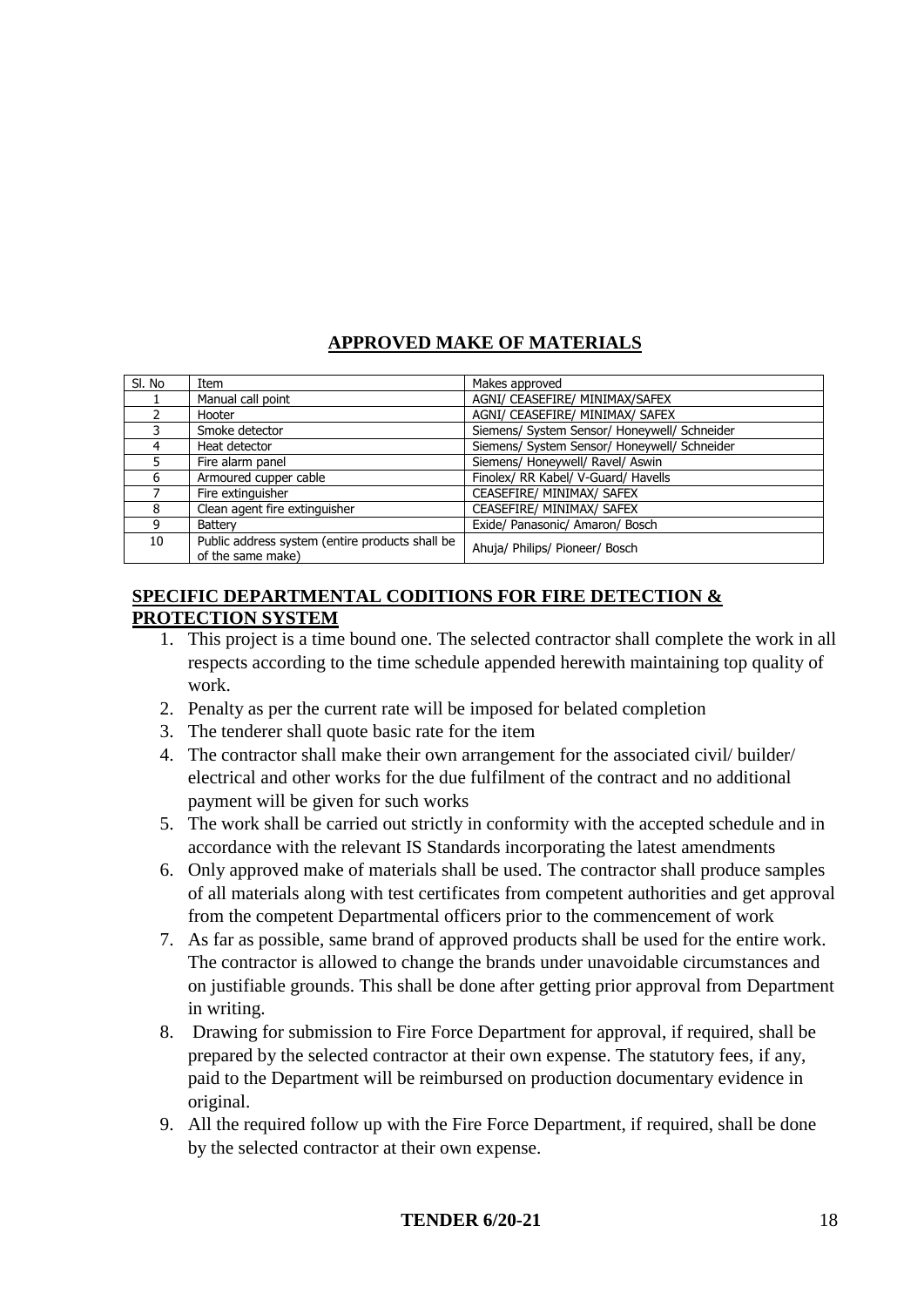- 10. Two hard copies along with one soft copy of approved drawing or the as fitted drawings of the installation shall be submitted to the Department on completion of project – along with the final bill
- 11. The selected agency shall also submit 2 sets of test certificates and guaranty certificates for the entire components used. Operation manual for the installation shall also be submitted
- 12. The defect liability period shall be for 3 years (three years) from the date of completion.
- 13. The selected agency shall inspect the installation once in 3 (three) months and carry out preventive maintenance including replacement of components, if required, during the defect liability period
- 14. The security deposit will be released after the defect liability period provided the installation is found fully functional.
- 15. Manufacturer's test certificate/guarantee certificate

#### **University Engineer**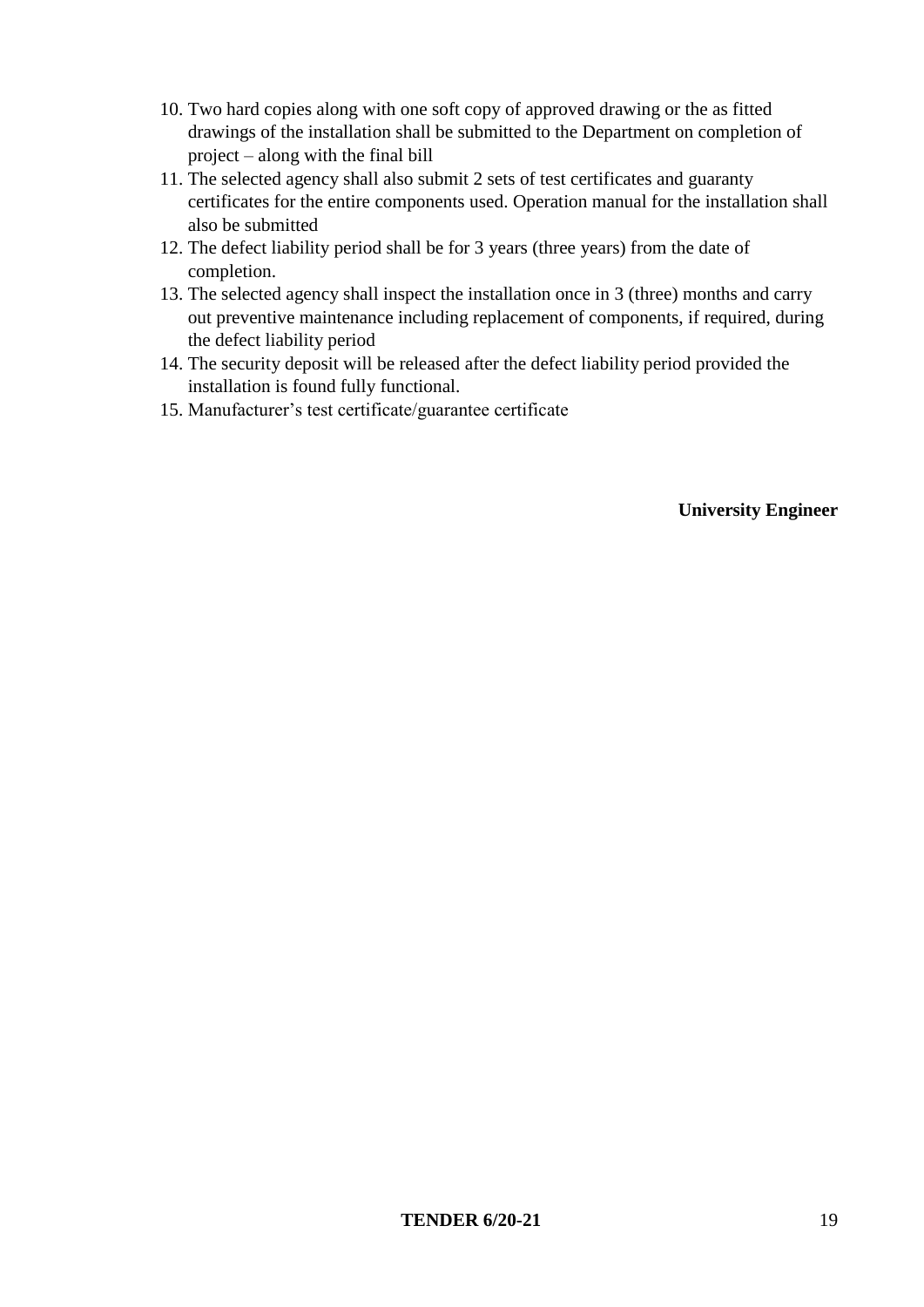| <b>Accepted list of Materials</b> |                                                                                                                                                                                                                                     |                                                            |  |
|-----------------------------------|-------------------------------------------------------------------------------------------------------------------------------------------------------------------------------------------------------------------------------------|------------------------------------------------------------|--|
|                                   |                                                                                                                                                                                                                                     |                                                            |  |
|                                   | <b>Electrification</b>                                                                                                                                                                                                              |                                                            |  |
| $\mathbf{1}$                      | FR PVC insulated Copper Wire/Flex Wire (ISI marked)                                                                                                                                                                                 | Finolex/<br>Traco/<br>Havells/ RR kabel/ V-<br>Guard       |  |
| $\mathbf{2}$                      | U.G. cables (ISI marked)                                                                                                                                                                                                            | RR/Havells/Finolex/<br>Gloster                             |  |
| 3                                 | U.G. cables (ISI marked)-HT                                                                                                                                                                                                         | $\overline{\text{Finolex}}$<br>Poly<br>cab/<br>Gloster     |  |
| $\overline{4}$                    | Cable Glands/ Sockets                                                                                                                                                                                                               | Seico/Dowells/<br>Jainson                                  |  |
| 5                                 | PVC conduit (ISI marked)                                                                                                                                                                                                            | Konseal/ Geo/<br>Evershine/Precision/<br>Balco             |  |
| 6                                 | PVC accessories (ISI marked)                                                                                                                                                                                                        | Toms/ Pressfit /Spin-<br>Tech                              |  |
| $\overline{7}$                    | Boxes for Modular Accessories/Front Plates/ Modular type switches,<br>Bell push, Plug sockets, /Stepped Electronic fan regulators, and other<br>modular accessories (RoHS compliant )-All components should be of<br>the same make. | Philips-Elite/MK-<br>Blenze/Legrand-<br><b>Myrius</b>      |  |
| 8                                 | Ceiling Rose (ISI marked with Polycarbonate body)                                                                                                                                                                                   | Vimal/Ponds/Kany                                           |  |
| 9                                 | LED tube light fittings.                                                                                                                                                                                                            | Philips/<br>Crompton/<br>Bajaj/Wipro                       |  |
| 10                                | Ceiling fan five star                                                                                                                                                                                                               | Usha(technix)/ Orient/<br>Crompton/<br>Havells/<br>Khaitan |  |
| 11                                | Exhaust fan/ wall fan                                                                                                                                                                                                               | Orient/<br>Usha/<br>Almonard                               |  |
| 12                                | <b>LED</b>                                                                                                                                                                                                                          | Crompton/<br>Philips/<br>Bajaj                             |  |
| 13                                | Ball & socket                                                                                                                                                                                                                       | Mepro/Mars                                                 |  |
| 14                                | <b>Bulkhead fittings</b>                                                                                                                                                                                                            | Mepro/Bajaj                                                |  |
| 15                                | <b>Enclosure for MCB DB</b>                                                                                                                                                                                                         | L&T/Legrand/<br>Siemens/Hager/<br>Schneider/Indo Asian     |  |
| 16                                | RCCB / RCBO / Miniature isolator / MCB (10 kA)                                                                                                                                                                                      | Same make as of the<br>DB used                             |  |
| 17                                | <b>CT</b>                                                                                                                                                                                                                           | Unipower/Resitech/<br>Intrans/ Megawin                     |  |
| 18                                | <b>MCCB &amp; Accessories</b>                                                                                                                                                                                                       | Legrand/Siemens/<br>L&T/Schneider                          |  |
| 19                                | SDFU/SDU (AC 23A duty)                                                                                                                                                                                                              | L&T/ Schneider/ ABB                                        |  |
| 20                                | Fuse base, fuse links                                                                                                                                                                                                               | Same make as of the<br>SDFU/SDU used                       |  |
| 21                                | DWC pipes                                                                                                                                                                                                                           | Rex Poly Extrusions/<br><b>AKG</b>                         |  |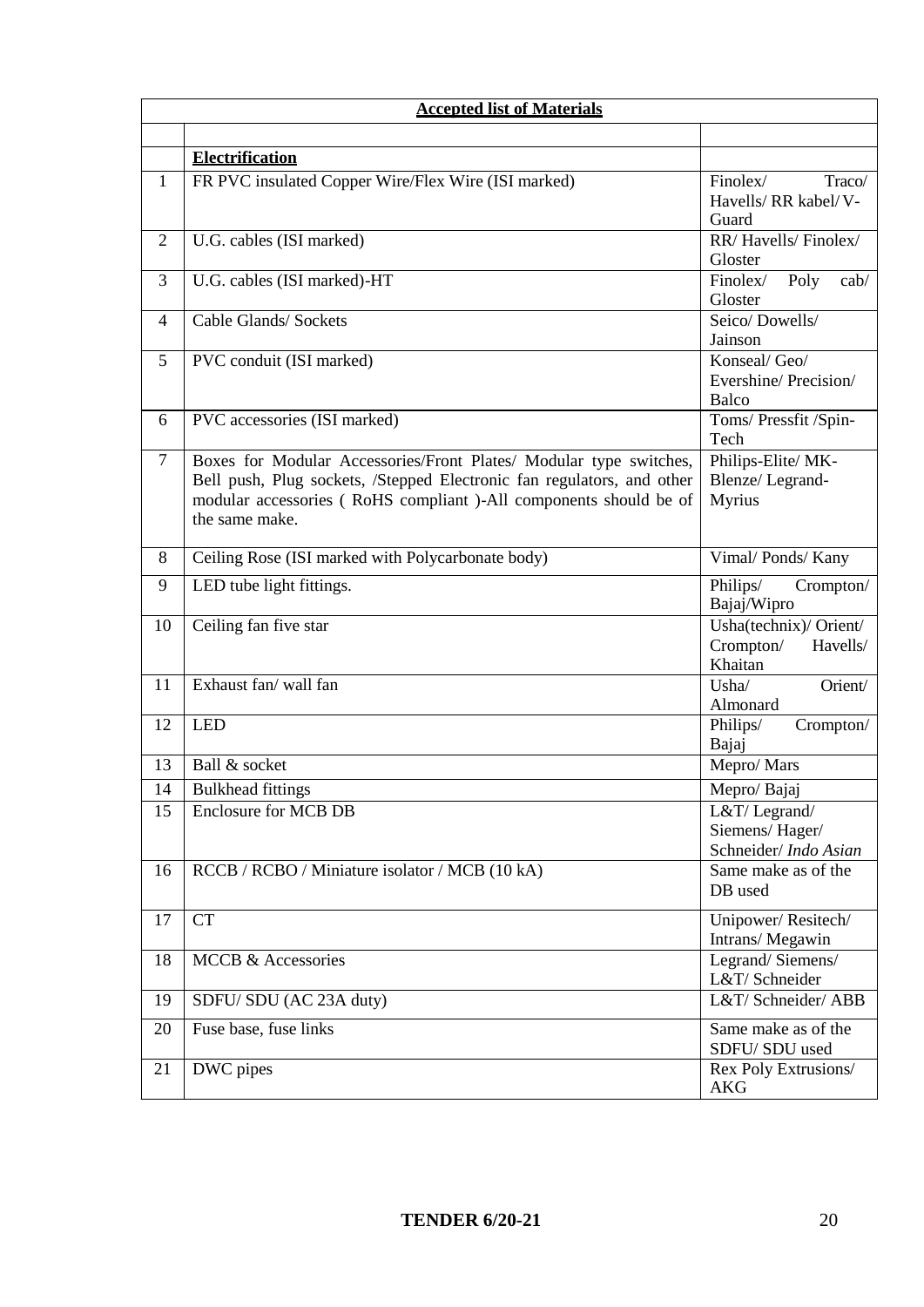| Fire Extingusher (ISI Marked) | Minimax/ | Safex/                                                                 |
|-------------------------------|----------|------------------------------------------------------------------------|
|                               |          |                                                                        |
| Insulating mat                |          |                                                                        |
| <b>Meters</b>                 | L&T/     | Elmeasure/                                                             |
|                               | Conserv  |                                                                        |
| LED Indication lamp           |          |                                                                        |
|                               |          | <b>Bharat/Ceasefire</b><br>Electromat/Raichem<br>$C&S/$ Siemens/ $L&T$ |

 Sd/- **UNIVERSITY ENGINEER**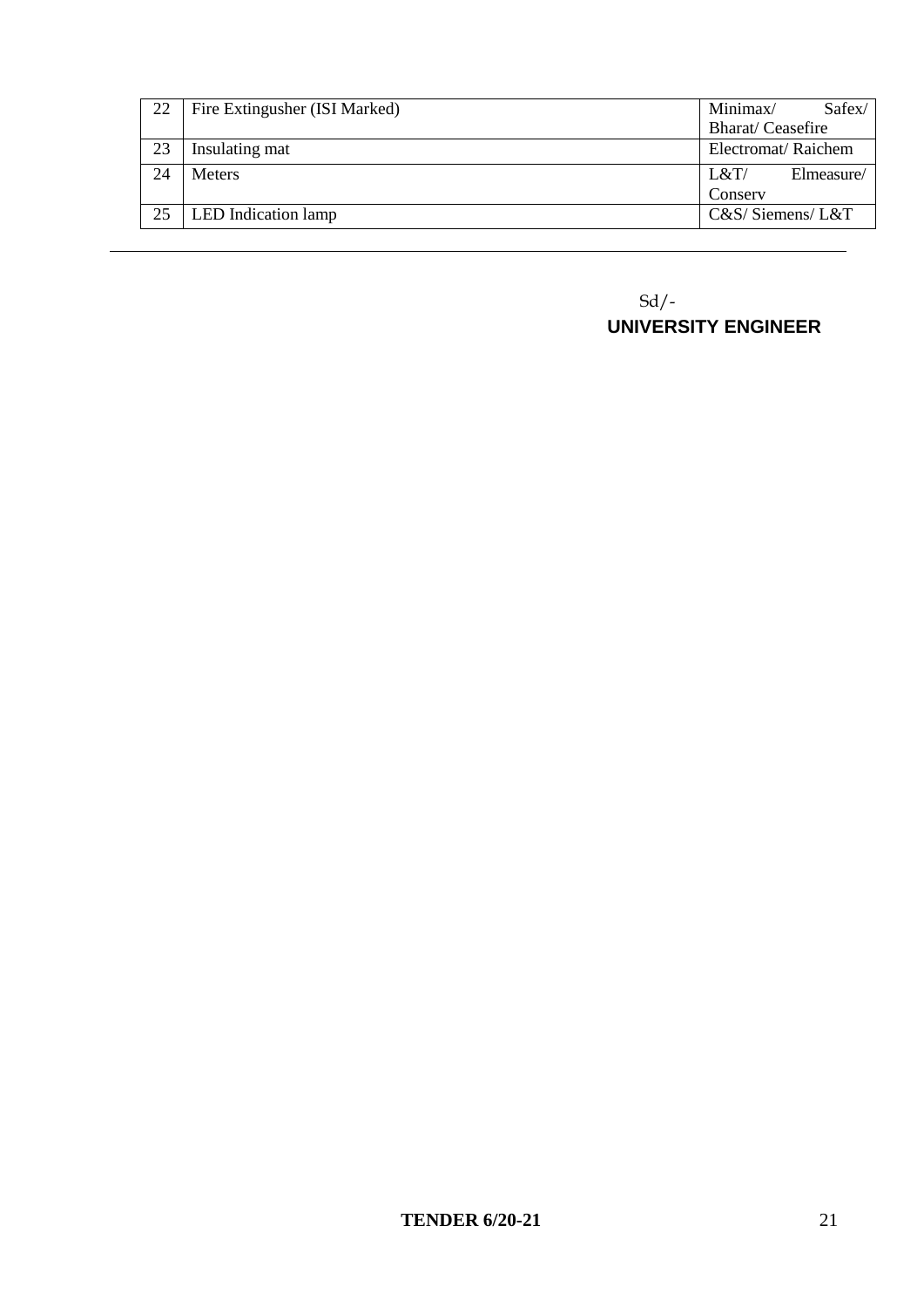### **LIST OF MATERIALS OF APPROVED BRAND AND/OR MANUFACTURER AS PER IS SPECIFICATION**

| SI.<br>N <sub>0</sub> | <b>Item</b>                               | <b>Brand</b>                                |
|-----------------------|-------------------------------------------|---------------------------------------------|
| $\mathbf{1}$          | Vitrified tiles/Artificial granite/Quartz | Nitco, Johnson, Kajaria, RAK                |
| $\overline{2}$        | Ceramic Floor tiles                       | Nitco, Johnson, Kajaria, RAK                |
| $\mathfrak{Z}$        | Ceramic Wall tiles                        | Nitco, Johnson, Kajaria, RAK, Somani        |
| $\overline{4}$        | Colour pigmented precast pavement tiles   | Ultra, Eurocon, Scorpio                     |
| 5                     | Tile jointing pigment/joint filler        | Latecrete, Ball Endura, MAPEI               |
| 6                     | Exterior emulsion paint                   | Asian, ICI, Nerolac, Berger, Jotun          |
| $\tau$                | Interior plastic emulsion                 | Berger, ICI, Asian, Nerolac, Jotun          |
| 8                     | Cement                                    | Malabar, Indian cement, Ultra tech, Ambuja, |
|                       |                                           | ACC, RAMCO, JK                              |
| 9                     | <b>Reinforcing Steel</b>                  | TATA, SAIL, Vizag                           |
| 10                    | <b>Wall Putty</b>                         | Wipco, Birla, JK, Asian Paints              |
| 11                    | Distemper                                 | Nerolac, Asian Paints, Berger               |
| 12                    | Door Lock & Door Closers                  | Godrej, Dorset, Dorma, Ebco                 |
| 13                    | <b>Anchor Fasteners</b>                   | Hilti India Pvt Ltd, Fischer or approved    |
| 14                    | Faucets                                   | Jaquar, Toto, Grohe, CERA                   |
| 15                    | <b>Sanitary Ware</b>                      | CERA, Parry Ware, Hind Ware, RAK            |
| 16                    | Centrifugal Pump                          | V-Guard, Kirloskar, Crompton, Texmo         |
| 17                    | PVC/uPVC/cPVC/PPR                         | Supreme, Finolex, Prince (with ISI)         |
| 18                    | Laminate                                  | Century, Green Lam, Anchor                  |
| 19                    | False ceiling                             | Armstrong, Guproc                           |
| 20                    | Water proofing materials/Tile adhesive    | Fosroc, Cerachem, STP, Pidilite             |

### **APPENDIX "A" : CIVIL WORKS**